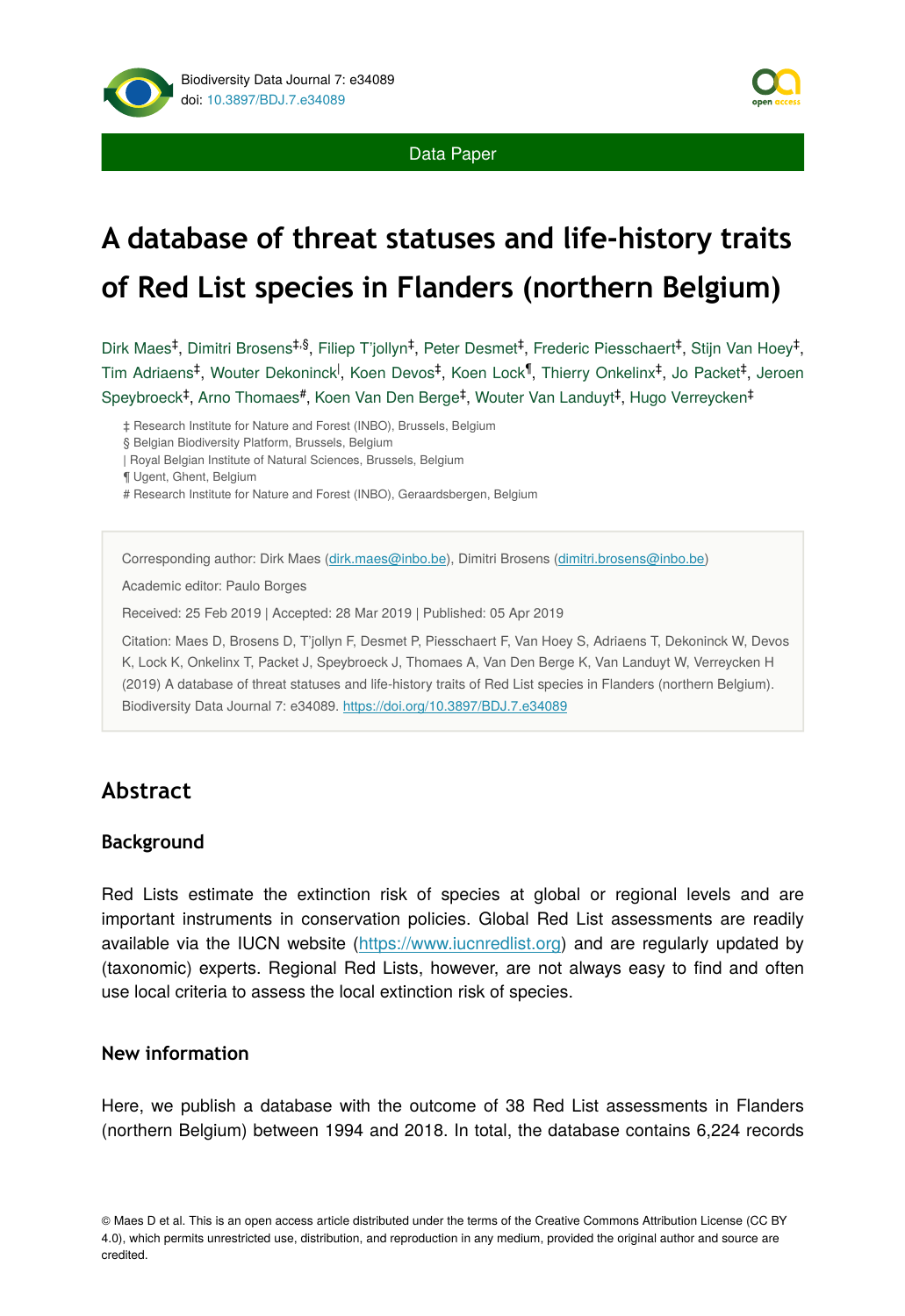of 5,039 unique taxa pertaining to 24 different taxonomic groups. Using a quality control procedure, we evaluated the criteria used, the number of records, the temporal and spatial distribution of the data and the up-to-dateness of the Red Lists. This way, nineteen Red Lists were approved as being of sufficient high quality (i.e. validated) and nineteen others were not. Once validated, Red Lists are approved by the regional Minister of Environment and published in the Belgian Official Gazette acquiring legal status. For the validated Red Lists, we additionally compiled (life-history) traits that are applicable to a wide variety of species groups (taxonomic kingdom, environment, biotope, nutrient level, dispersal capacity, lifespan and cuddliness). The publication of this dataset allows comparison of Red List statuses with other European regions and countries and permits analyses about how certain (life-history) traits can explain the Red List status of species. The dataset will be regularly updated by adding new Red List (re)assessments and/or additional (lifehistory) traits.

# **Keywords**

Red List, Flanders (northern Belgium), life-history traits, IUCN, threatened species, conservation

# **Introduction**

Red Lists are important instruments at both the global and the regional scale (Brooks et al. 2016). They estimate the extinction risk in a given region, usually using standardised and internationally accepted criteria (Mace et al. 2008). Although Red Lists are not compiled to prioritise conservation actions (Lamoreux et al. 2003, Rodrigues et al. 2006), they are often used as an important source for conservation policies (McCarthy et al. 2008), such as species action plans (Fitzpatrick et al. 2007, Laycock et al. 2011) and reintroduction programmes (IUCN/SSC 2013). Additionally, consecutive Red Lists allow comparison of changes in Red List categories and, in combination with information on threats, provide information about effective application of conservation efforts to the species' major threats (Brooke et al. 2008). Yet, national or regional Red Lists are often only available locally and/ or in the local language and not always easy to access, which hinders analyses on larger scales (Maes et al. 2019). Although a website with national or regional Red Lists exists [\(htt](http://www.nationalredlist.org/) [p://www.nationalredlist.org](http://www.nationalredlist.org/)), it is often more convenient for local authorities to manage the information on national or regional Red Lists locally (e.g. [https://www.inbo.be/en/search](https://www.inbo.be/en/search-flanders-red-lists)fl[anders-red-lists\)](https://www.inbo.be/en/search-flanders-red-lists) and to publish them on open-access platforms for easier availability.

Here, we publish the results of Red List assessments in Flanders (northern Belgium) between 1994 and 2018. For the species on the validated Red Lists, we also include some general (life-history) traits (taxonomic kingdom, environment, biotope use, nutrient level, lifespan, mobility and cuddliness - cf. Trochet et al. 2014), which allows further analyses on the correlation between the Red List status and the species characteristics (cf. Jeppsson and Forslund 2014).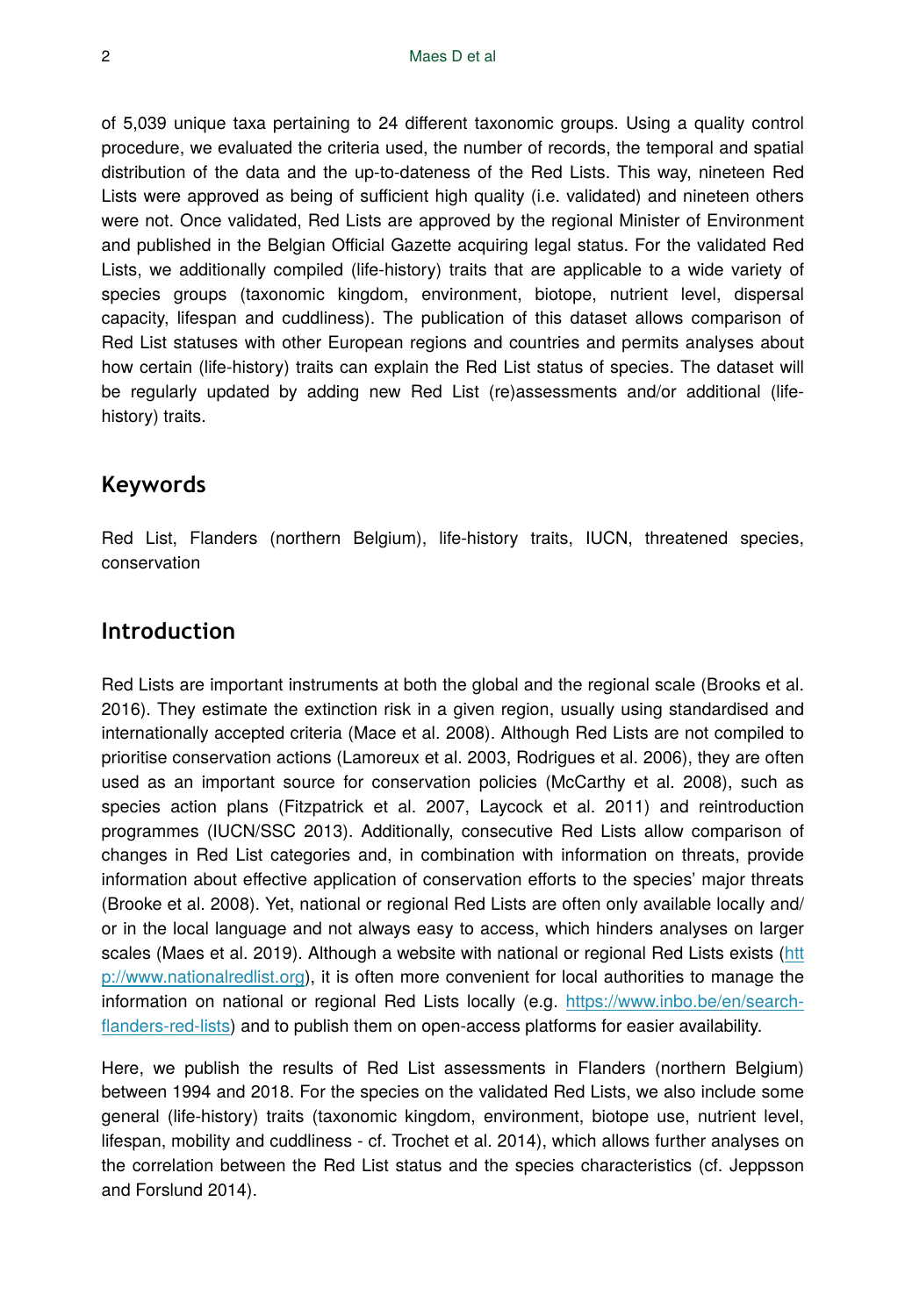# **General description**

**Purpose:** This database publishes the Red List statuses of all species that were assessed in Flanders (northern Belgium) since 1994. First, a literature search was done in both local and scientific publications to gather all Red List assessments ever performed in Flanders. All species present in the Red Lists were compiled in a database with the original taxonomic name and Red List status as published in the original Red List. The data were carefully checked for double entries and for typing errors in the published species names. Since Red List categories were not always in accordance with the presently-used IUCN categories, we ''translated'' the originally-published Red List category into IUCN Red List categories. Second, all species names were checked against the GBIF Backbone Taxonomy (GBIF secretariat 2019) to obtain currently traceable species names (including synonyms). Since the Flemish Species Decree of 2009 (Flemish Government 2009) came into effect, Red List assessments in Flanders are coordinated by the Research Institute for Nature and Forest (INBO, formerly the Institute for Nature Conservation – IN). The task of the Institute is to not only instigate the compilation of new Red Lists, but also to perform a control procedure to check whether the Red List is of sufficiently high quality. The quality control procedure consists of checking the number of available historical and recent data, the number of sites that were surveyed in both historical and recent times (>70 grid cells of 5 x 5 km) and a minimal spatial coverage (>10%) of the different ecological districts of Flanders (Maes et al. 2015). For older Red Lists, this quality control was done *post factum*, while for new Red Lists, this was done at the start of the Red List assessment. Red Lists fulfilling the quality control criteria are labelled as ''validated Red Lists''. Applying this procedure, we were able to validate nineteen out of 38 published Red Lists Table 1, while nineteen others could not be validated Table 2.

#### Table 1.

Validated Red Lists in Flanders (n = 19) with the Red List criteria used (Local or IUCN Red List criteria), the year of publication, the reference to the Red List, the reference to the life-history traits and the number of species (nSpecies) included in the Red List. Red Lists marked with a \* have been approved by the minister.

| <b>Taxonomic group</b>                      |       |      | Criteria   Year   Reference  | Reference(s) life-history traits                                                                            | nSpecies |
|---------------------------------------------|-------|------|------------------------------|-------------------------------------------------------------------------------------------------------------|----------|
| Butterflies (Lepidoptera -<br>Rhopalocera)* | Local | 1996 | Maes and Van<br>Dyck (2001)  | Maes et al. (2013)                                                                                          | 68       |
| Grasshoppers (Orthoptera)*                  | Local | 2000 | Decleer et al.<br>(2000)     | Kleukers et al. (1997)                                                                                      | 39       |
| Breeding birds (Aves)*                      | Local | 2004 | Devos et al.<br>(2004)       | Birdlife International (2004),<br>Vermeersch et al. (2004)                                                  | 211      |
| Dragonflies (Odonata)*                      | Local | 2005 | De Knijf (2006)              | De Knijf (2006), Nederlandse<br>vereniging voor Libellenstudie (2002)                                       | 66       |
| Vascular plants<br>(Tracheophyta)*          | Local | 2006 | Van Landuyt et<br>al. (2006) | Biesbrouck et al. (2001), Ellenberg et<br>al. (1992), Hill et al. (2004),<br>Stieperaere and Fransen (1982) | 1154     |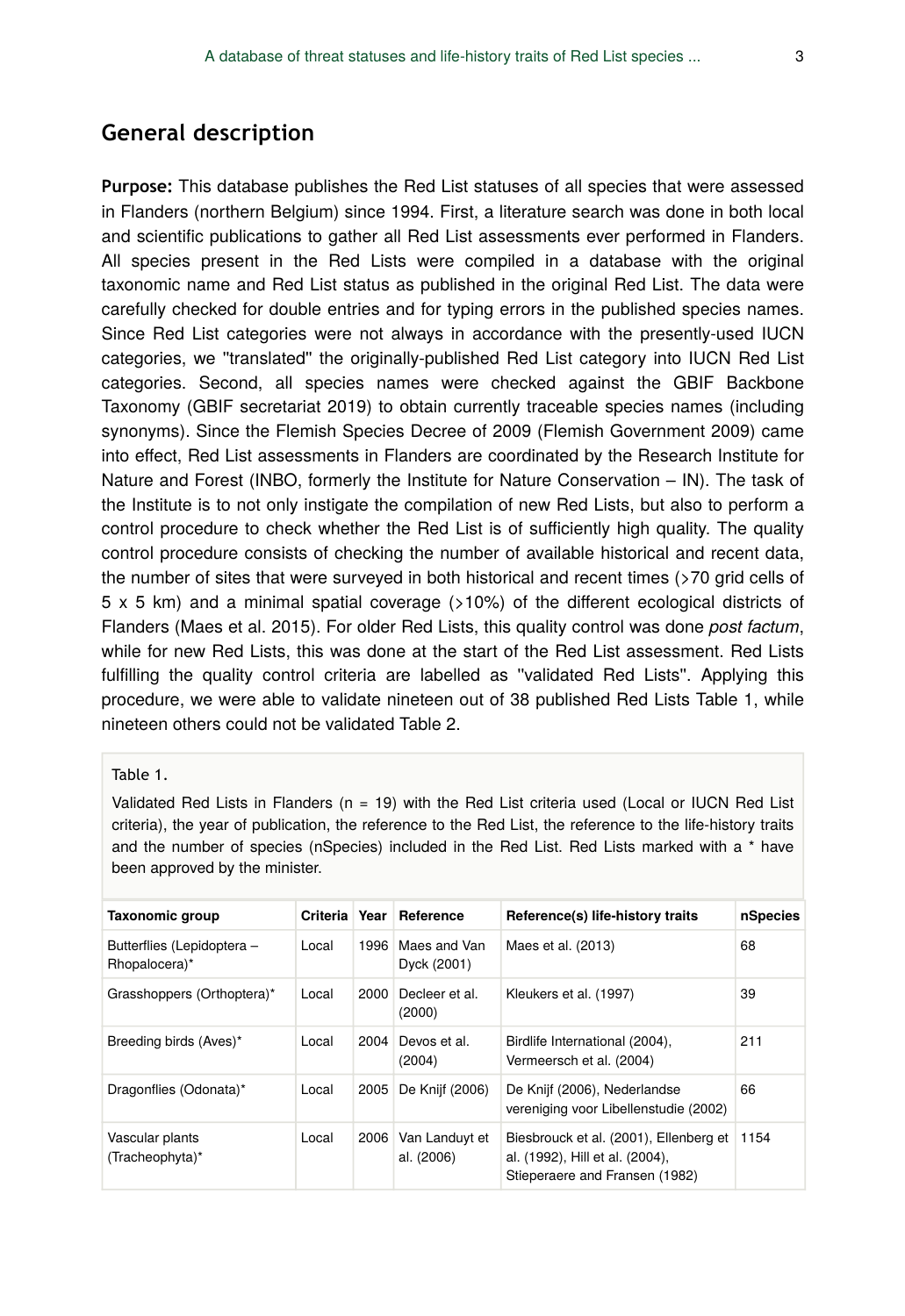| Carabid beetles (Coleoptera -<br>Carabidae)*                              | Local       | 2008 | Desender et al.<br>(2008b)           | Desender et al. (2008a), Homburg et<br>al. (2014), Turin (2000)                                                           | 382            |
|---------------------------------------------------------------------------|-------------|------|--------------------------------------|---------------------------------------------------------------------------------------------------------------------------|----------------|
| Butterflies (Lepidoptera -<br>Rhopalocera)*                               | <b>IUCN</b> | 2011 | Maes et al.<br>(2012)                | Maes et al. (2013)                                                                                                        | 70             |
| Amphibians (Amphibia)*                                                    | <b>IUCN</b> | 2012 | Jooris et al.<br>(2012)              | Jooris et al. (2013)                                                                                                      | 16             |
| Reptiles (Reptilia)*                                                      | <b>IUCN</b> | 2012 | Jooris et al.<br>(2012)              | Jooris et al. (2013)                                                                                                      | 6              |
| Waterbugs (Hemiptera -<br>Gerromorpha, Nepomorpha)*                       | <b>IUCN</b> | 2013 | Lock et al.<br>(2013)                | Aukema et al. (2002), Stoffelen et al.<br>(2013)                                                                          | 62             |
| Freshwater fishes (Pisces)*                                               | <b>IUCN</b> | 2014 | Verreycken et<br>al. (2014)          | Kottelat and Freyhof (2007),<br>Vandelannoote et al. (1998), Van<br>Emmerik and De Nie (2006)                             | 42             |
| Ladybirds (Coleoptera -<br>Coccinellidae)*                                | <b>IUCN</b> | 2014 | Adriaens et al.<br>(2015)            | Adriaens and Maes (2004), Adriaens<br>et al. (2008), Baugnée et al. (2011),<br>Cuppen et al. (2017), Roy et al.<br>(2011) | 39             |
| Mammals (Mammalia)*                                                       | <b>IUCN</b> |      | 2014 Maes et al.<br>(2014)           | Verkem et al. (2003)                                                                                                      | 103            |
| Saproxylic beetles<br>(Coleoptera - Cetoniidae,<br>Dynastidae, Lucanidae) | <b>IUCN</b> | 2015 | Thomaes et al.<br>(2015)             | Thomaes et al. (2015)                                                                                                     | 19             |
| Breeding birds (Aves)                                                     | <b>IUCN</b> | 2016 | Devos et al.<br>(2016)               | Birdlife International (2004),<br>Vermeersch et al. (2004)                                                                | 217            |
| Grasshoppers (Orthoptera)                                                 | <b>IUCN</b> | 2017 | Maes et al.<br>(2017)                | Kleukers et al. (1997)                                                                                                    | 52             |
| Hornworts (Anthocerotophyta)                                              | <b>IUCN</b> | 2017 | Van Landuyt<br>and De Beer<br>(2017) | Hill et al. (2007), Siebel (2005),<br>Siebel and During (2006)                                                            | $\overline{4}$ |
| Liverworts (Marchantiophyta)                                              | <b>IUCN</b> | 2017 | Van Landuyt<br>and De Beer<br>(2017) | Hill et al. (2007), Siebel (2005),<br>Siebel and During (2006)                                                            | 114            |
| Mosses (Bryophyta)                                                        | <b>IUCN</b> | 2017 | Van Landuyt<br>and De Beer<br>(2017) | Hill et al. (2007), Siebel (2005),<br>Siebel and During (2006)                                                            | 399            |

#### Table 2.

Non-validated Red Lists in Flanders (n = 19) with the criteria used (Expert judgement, Local or IUCN Red List criteria), the year of publication, the reference to the Red List and the number of species (nSpecies) included in the Red List.

| Taxonomic group                                 | Criteria            | Year | Reference           | nSpecies |
|-------------------------------------------------|---------------------|------|---------------------|----------|
| Mammals (Mammalia)                              | Expert<br>judgement |      | 1994   Criel (1994) | 69       |
| Waterbugs (Hemiptera – Gerromorpha, Nepomorpha) | Expert<br>judgement | 1994 | Bosmans (1994)      | 58       |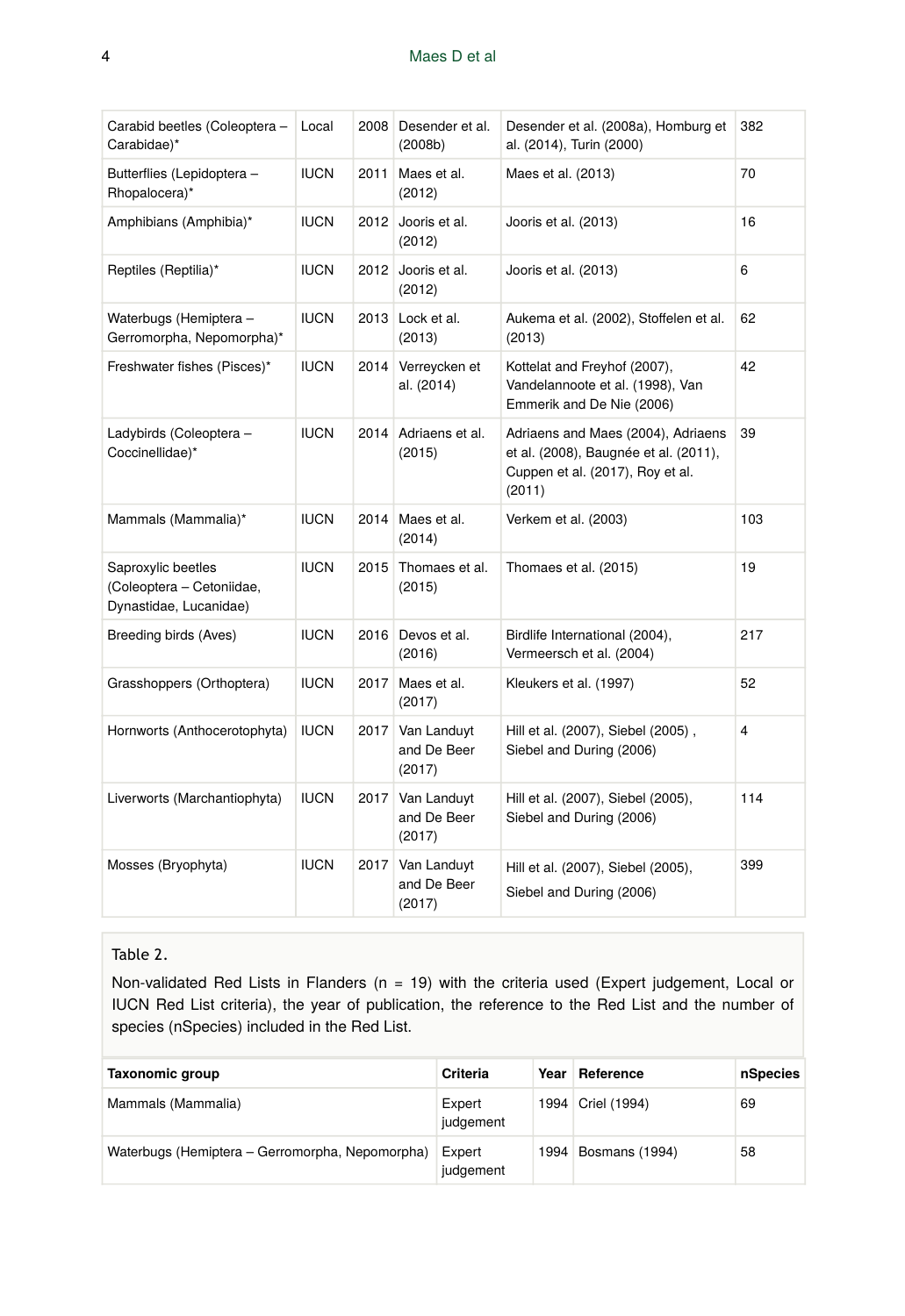| Waterbeetles (Coleoptera - Dytiscidae, Gyrinidae,<br>Haliplidae, Noteridae, Paelobiidae) | Expert<br>judgement | 1994 | Bosmans (1994)                     | 139 |
|------------------------------------------------------------------------------------------|---------------------|------|------------------------------------|-----|
| Carabid beetles (Coleoptera - Carabidae)                                                 | Local               | 1995 | Desender et al. (1995)             | 368 |
| Amphibians (Amphibia)                                                                    | Local               | 1996 | Bauwens and Claus<br>(1996)        | 14  |
| Dragonflies (Odonata)                                                                    | Local               | 1996 | De Knijf and Anselin<br>(1996)     | 58  |
| Reptiles (Reptilia)                                                                      | Local               | 1996 | <b>Bauwens and Claus</b><br>(1996) | 5   |
| Fishes (Pisces)                                                                          | Local               | 1998 | Vandelannoote and<br>Coeck (1998)  | 55  |
| Hoverflies (Diptera - Syrphidae)                                                         | Local               | 1998 | Meerhaeghe and<br>Grootaert (1998) | 265 |
| Spiders (Araneae)                                                                        | Expert<br>judgement | 1998 | Maelfait et al. (1998)             | 604 |
| Breeding birds (Aves)                                                                    | Expert<br>judgement | 1999 | Devos and Anselin<br>(1999)        | 71  |
| Macrofungi (Ascomycota, Basidiomycota)                                                   | Local               | 1999 | Walleyn and Verbeken<br>(1999)     | 552 |
| Dolichopodid flies (Diptera - Dolichopodidae)                                            | Local               | 2000 | Pollet (2000)                      | 260 |
| Empidid flies (Diptera - Empididae, Hybotidae,<br>Atelestidae, Brachystomatidae)         | Local               | 2001 | Grootaert et al. (2001)            | 259 |
| Waterbugs (Hemiptera - Gerromorpha, Nepomorpha)                                          | Local               | 2001 | Bonte et al. (2001)                | 58  |
| Ants (Hymenoptera - Formicidae)                                                          | Local               | 2003 | Dekoninck et al. (2003)            | 55  |
| Land snails (Mollusca)                                                                   | Local               | 2006 | van Loen et al. (2006)             | 120 |
| Waterbeetles (Coleoptera – Dytiscidae)                                                   | Local               | 2012 | Scheers (2012)                     | 106 |
| Grasshoppers (Orthoptera)                                                                | <b>IUCN</b>         | 2013 | Lock et al. (2011)                 | 45  |

#### Table 3.

Translation of published Red List category name into IUCN Red List categories.

| <b>RLCAsPublished</b>                    | <b>RLC IUCN</b> | <b>IUCN Category</b>         |
|------------------------------------------|-----------------|------------------------------|
| Achteruitgaand                           | <b>NT</b>       | Near Threatened              |
| Bedreigd                                 | EN              | Endangered                   |
| Bedreigd                                 | VU              | Vulnerable <sup>a</sup>      |
| Bedreigd, maar mate waarin ongekend      | DD.             | Data Deficient               |
| Bedreigd, maar niet gekend in welke mate | <b>DD</b>       | Data Deficient               |
| Bijna in gevaar                          | <b>NT</b>       | Near Threatened              |
| Critically endangered                    | C <sub>R</sub>  | <b>Critically Endangered</b> |
| Endangered                               | EN              | Endangered                   |
| Ernstig bedreigd                         | <b>CR</b>       | <b>Critically Endangered</b> |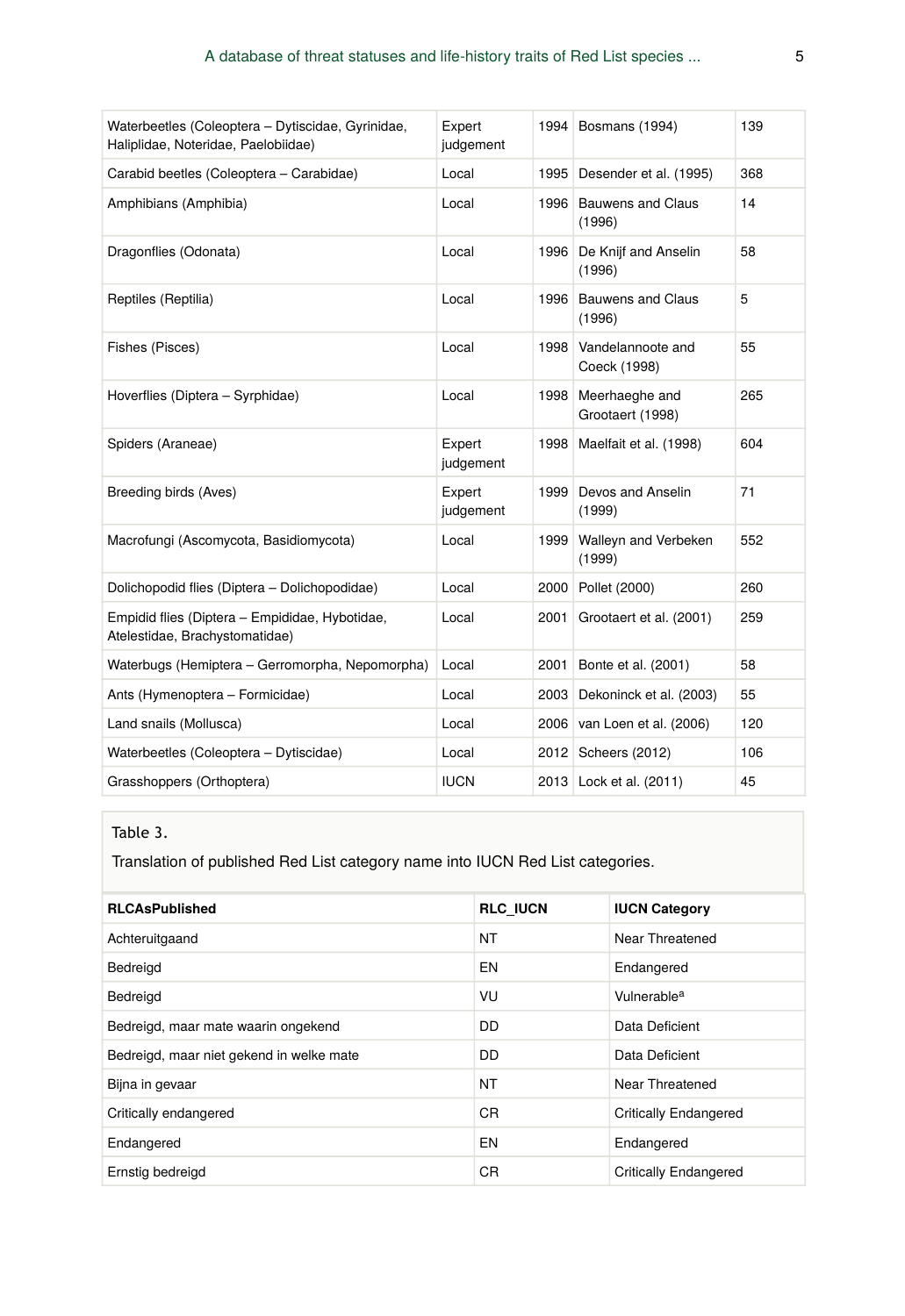| Geografisch beperkt                             | ΝT        | Near Threatened              |
|-------------------------------------------------|-----------|------------------------------|
| Kwetsbaar                                       | VU        | Vulnerable                   |
| Least concern                                   | LC.       | Least Concern                |
| Met uitsterven bedreigd                         | CR        | <b>Critically Endangered</b> |
| Met verdwijning bedreigd                        | CR        | <b>Critically Endangered</b> |
| Momenteel niet bedreigd                         | LC        | Least Concern                |
| Momenteel niet in gevaar                        | LC        | Least Concern                |
| Near threatened                                 | NT        | Near Threatened              |
| Niet bedreigd                                   | LC        | Least Concern                |
| Niet geëvalueerd                                | <b>NE</b> | Not Evaluated                |
| Niet van toepassing                             | <b>NA</b> | Not Applicable               |
| Niet-inheemse broedvogel                        | <b>NA</b> | Not Applicable               |
| Not assessed                                    | <b>NE</b> | Not Evaluated                |
| Onregelmatige broedvogel                        | <b>NE</b> | Not Evaluated                |
| Onvoldoende data                                | DD        | Data Deficient               |
| Onvoldoende gekend                              | DD        | Data Deficient               |
| Regionaal uitgestorven                          | <b>RE</b> | <b>Regionally Extinct</b>    |
| Regionally extinct                              | <b>RE</b> | <b>Regionally Extinct</b>    |
| Sterk bedreigd                                  | <b>EN</b> | Endangered                   |
| Uitgestorven                                    | RE        | <b>Regionally Extinct</b>    |
| Uitgestorven in Vlaanderen                      | <b>RE</b> | <b>Regionally Extinct</b>    |
| Vatbaar voor bedreiging                         | NT        | Near Threatened              |
| Verdwenen                                       | <b>RE</b> | <b>Regionally Extinct</b>    |
| Verdwenen uit Vlaanderen en het Brussels Gewest | <b>RE</b> | <b>Regionally Extinct</b>    |
| Vermoedelijk bedreigd                           | DD        | Data Deficient               |
| Vulnerable                                      | VU        | Vulnerable                   |
| Waarschijnlijk bedreigd                         | DD        | Data Deficient               |
| Zeldzaam                                        | <b>NT</b> | Near Threatened              |
| Zeldzaam (vrij zeldzaam)                        | <b>NT</b> | Near Threatened              |
| Zeldzaam (zeer zeldzaam)                        | NT        | Near Threatened              |
| Zeldzaam (zeldzaam)                             | <b>NT</b> | Near Threatened              |

#### Table 4.

Criteria used for the Red List assessments in Flanders.

| Criteria  | <b>Description</b>                                                                            |
|-----------|-----------------------------------------------------------------------------------------------|
| Expert    | The Red List was compiled on the basis of expert knowledge about rarity and trend without the |
| judgement | use of quantitative criteria                                                                  |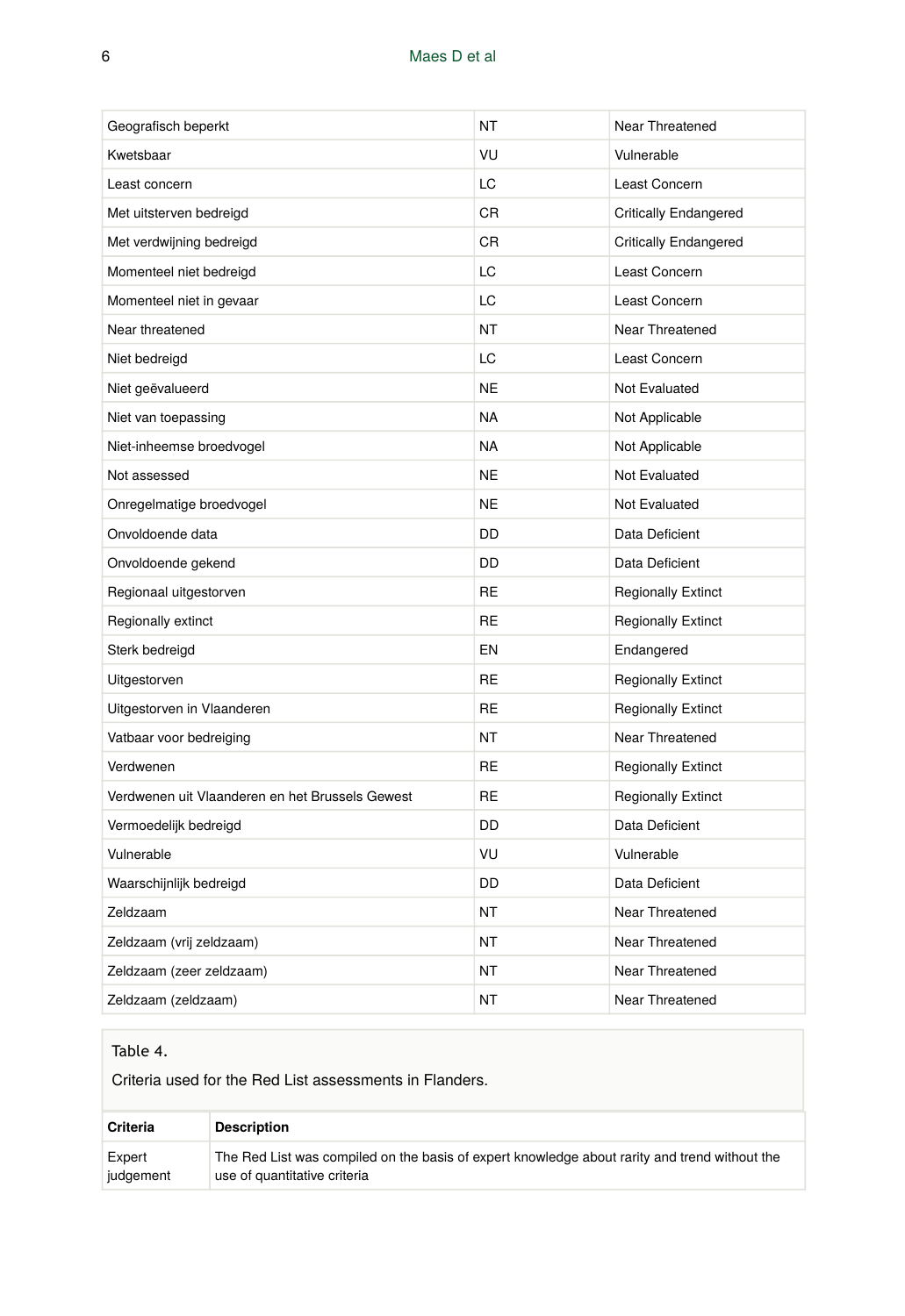| Local       | Quantitative local criteria were used (Maes et al. 1995) |
|-------------|----------------------------------------------------------|
| <b>IUCN</b> | Quantitative IUCN criteria were used (Maes et al. 2011)  |

Thirteen validated Red Lists have already been approved by the Minister of Environment, were published in the Belgian Official Gazette and thus acquired legal status (publication numbers 2011035522 and 2013204362; [http://www.ejustice.just.fgov.be/doc/rech\\_n.htm\)](http://www.ejustice.just.fgov.be/doc/rech_n.htm). The procedure to have the six most recently validated Red Lists also approved by the Minister has been started (saproxylic beetles, breeding birds, grasshoppers, hornworts, liverworts and mosses – Table 1).

Finally, we added (life-history) traits (kingdom, environment, biotope, nutrient level, lifespan, mobility and cuddliness) to the species in the validated Red Lists based on regional sources on the biology and/or ecology of the different species groups (see references in Table 1). These life-history traits are explained in Tables 5, 6, 7, 8, 9, 10, 11. The workflow for the compilation of the Red List database in Flanders is given in Fig. 1.

| Table 5.<br>The taxonomic kingdom to which the different species groups belong. |                                                                                                                                                                                                                                                                                                                                                                                                                                                                                                                                                                                                   |  |  |
|---------------------------------------------------------------------------------|---------------------------------------------------------------------------------------------------------------------------------------------------------------------------------------------------------------------------------------------------------------------------------------------------------------------------------------------------------------------------------------------------------------------------------------------------------------------------------------------------------------------------------------------------------------------------------------------------|--|--|
| Kingdom                                                                         | <b>Description</b>                                                                                                                                                                                                                                                                                                                                                                                                                                                                                                                                                                                |  |  |
| Fungi                                                                           | Agaricomycetes, Geoglossomycetes, Leotiomycetes, Pezizomycetes, Sordariomycetes                                                                                                                                                                                                                                                                                                                                                                                                                                                                                                                   |  |  |
| Invertebrates                                                                   | Ants (Formicidae), Butterflies (Lepidoptera – Rhopalocera), Carabid beetles (Carabidae),<br>Dolichopodid flies (Dolichopodidae), Dragonflies (Odonata), Empidid flies (Empididae, Hybotidae,<br>Atelestidae, Brachystomatidae), Grasshoppers (Orthoptera), Hoverflies (Diptera - Syrphidae),<br>Ladybirds (Coleoptera – Coccinellidae), Molluscs (Mollusca), Saproxylic beetles (Coleoptera –<br>Cetoniidae, Dynastidae, Lucanidae), Spiders (Araneae), Waterbeetles (Coleoptera - Dytiscidae,<br>Gyrinidae, Haliplidae, Noteridae, Paelobiidae), Waterbugs (Hemiptera – Gerromorpha, Nepomorpha) |  |  |
| Plants                                                                          | Hornworts (Anthocerotophyta), Liverworts (Marchantiophyta), Mosses (Bryophyta), Vascular plants<br>(Tracheophyta)                                                                                                                                                                                                                                                                                                                                                                                                                                                                                 |  |  |
| Vertebrates                                                                     | Amphibians (Amphibia), Breeding birds (Aves), Freshwater fishes (Pisces), Mammals (Mammalia),<br>Reptilia (Reptilia)                                                                                                                                                                                                                                                                                                                                                                                                                                                                              |  |  |

Table 6.

Description of the environment in which each species occurs.

| <b>Environment</b> | <b>Description</b>                              |
|--------------------|-------------------------------------------------|
| Aquatic            | The major part of the life cycle is in water    |
| Epiphytic          | Living on trees (only liverworts and mosses)    |
| Marine             | At least a part of the life cycle is in the sea |
| Semi-aquatic       | Water is necessary for hunting or breeding      |
| Terrestrial        | The major part of the life cycle is on land     |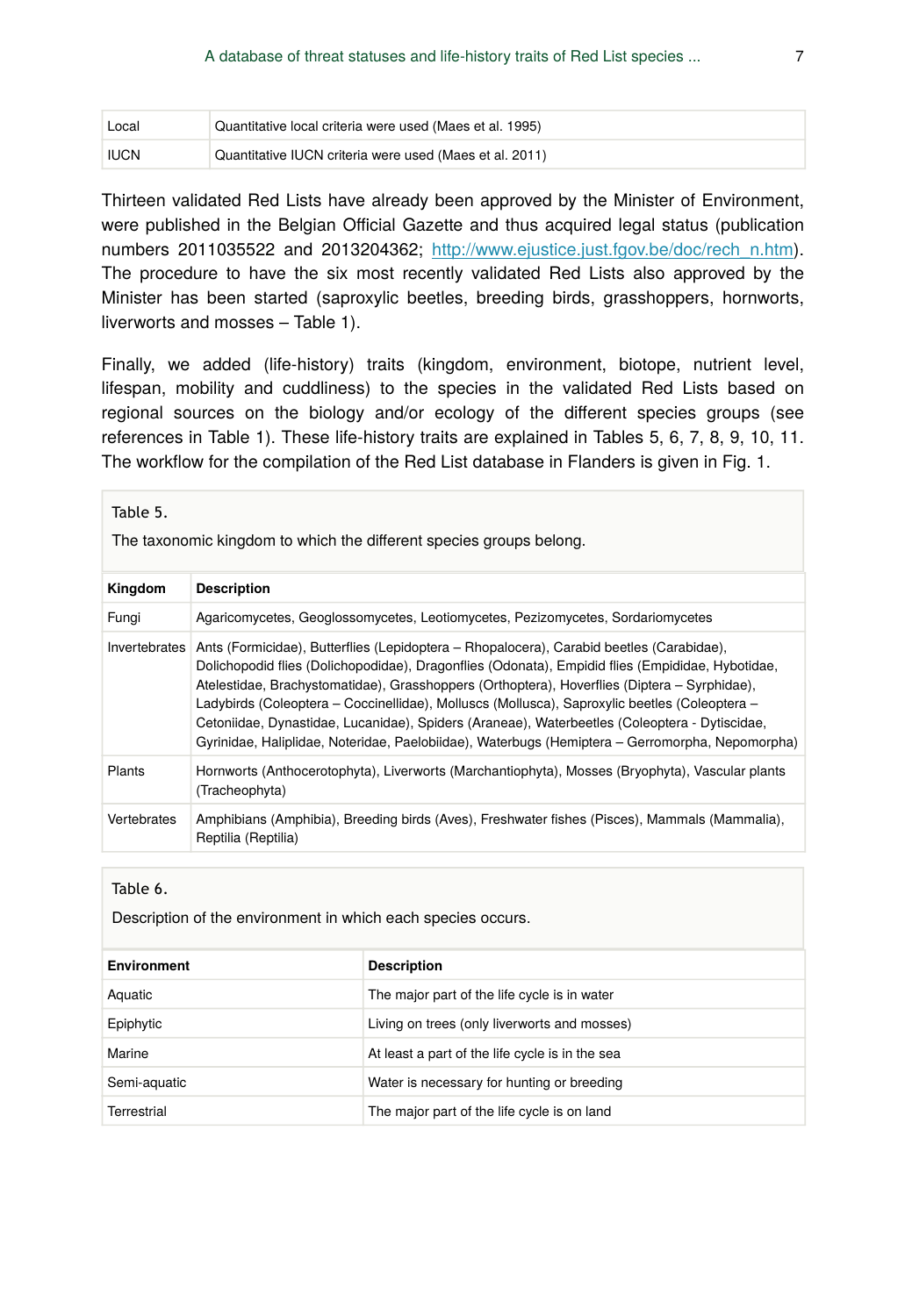|  |  | Table 7 |  |
|--|--|---------|--|
|--|--|---------|--|

The biotope type in which each species occurs.

| <b>Biotope</b>  | <b>Description</b>                                                           |
|-----------------|------------------------------------------------------------------------------|
| Agriculture     | Arable fields, agricultural grasslands                                       |
| Dunes           | Sandy shores and coastal dunes                                               |
| Eurytopic       | No clear biotope preference or occurring in different biotope types          |
| Grasslands      | Dry and wet semi-natural grasslands                                          |
| Heathlands      | Dry and wet heathlands, (peat)bogs                                           |
| Marine          | Sea                                                                          |
| Marshes         | Wetlands, mires                                                              |
| Running waters  | Rivers, rivulets                                                             |
| Salt marshes    | Littoral sediment                                                            |
| Shrubs          | Scrubs                                                                       |
| Standing waters | Ponds, lakes, ditches                                                        |
| Urban           | Anthropogenic (buildings, gardens, cemeteries, railroads ), industrial sites |
| Woodlands       | Deciduous, coniferous and mixed woodlands                                    |

#### Table 8.

The nutrient level of the biotope in which each species occurs.

| <b>Nutrient level</b> | <b>Description</b>                                                         |
|-----------------------|----------------------------------------------------------------------------|
| Eutrophic             | The biotope in which the species occurs has a high nutrient level          |
| Mesotrophic           | The biotope in which the species occurs has an intermediate nutrient level |
| Oligotrophic          | The biotope in which the species occurs has a low nutrient level           |

#### Table 9.

The lifespan of each species.

| Lifespan   | <b>Description</b>                          |
|------------|---------------------------------------------|
| Longlived  | The species lives $\geq$ 3 years            |
| Shortlived | The species lives $\langle 3 \rangle$ years |

### Table 10.

The dispersal capacity of each species.

| <b>Mobility</b> | <b>Description</b>                                   |
|-----------------|------------------------------------------------------|
| Mobile          | The dispersal capacity of the species is $\geq 5$ km |
| Sedentary       | The dispersal capacity of the species is $\lt 5$ km  |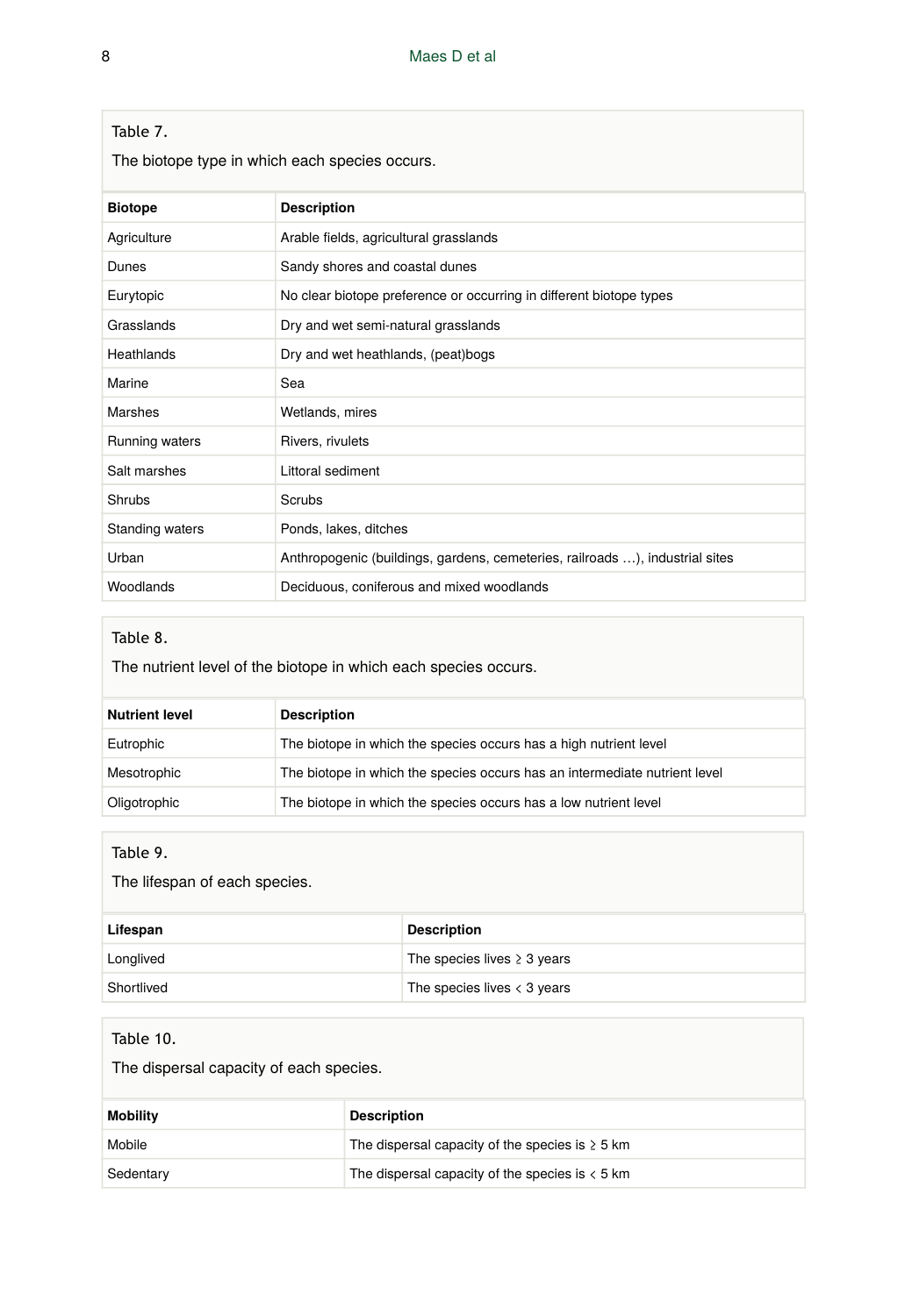

We will update the database regularly, i.e. whenever new Red Lists are published and/or new information on the life-history traits of the assessed species becomes available. We also aim to reassess all Red Lists (using IUCN criteria) of taxonomic groups for which only local criteria were applied in the past (e.g. carabid beetles, dragonflies, vascular plants).

**Additional information:** Red Lists are usually published as reports from the Research Institute for Nature and Forest (INBO), but some of them remained unpublished and were only available for internal use (waterbeetles – Bosmans 1994, waterbugs – Bosmans 1994; Bonte et al. 2001, hoverflies – Meerhaeghe and Grootaert 1998, land snails – van Loen et al. 2006). Other Red Lists were published as part of (provisional) distribution atlases (amphibians and reptiles – Bauwens and Claus 1996, freshwater fishes – Vandelannoote and Coeck 1998, grasshoppers – Decleer et al. 2000, ants – Dekoninck et al. 2003, breeding birds – Devos et al. 2004, dragonflies – De Knijf 2006, vascular plants – Van Landuyt et al. 2006), as dissertation projects (waterbeetles – Scheers 2012) or as papers in local (spiders – Maelfait et al. 1998, waterbugs – Lock et al. 2013) or international journals (butterflies – Maes et al. 2012, freshwater fishes – Verreycken et al. 2014, ladybirds - Adriaens et al. 2015). In this database, we bring together all the threat statuses of all the species mentioned in the published and unpublished Red Lists since 1994 in Flanders.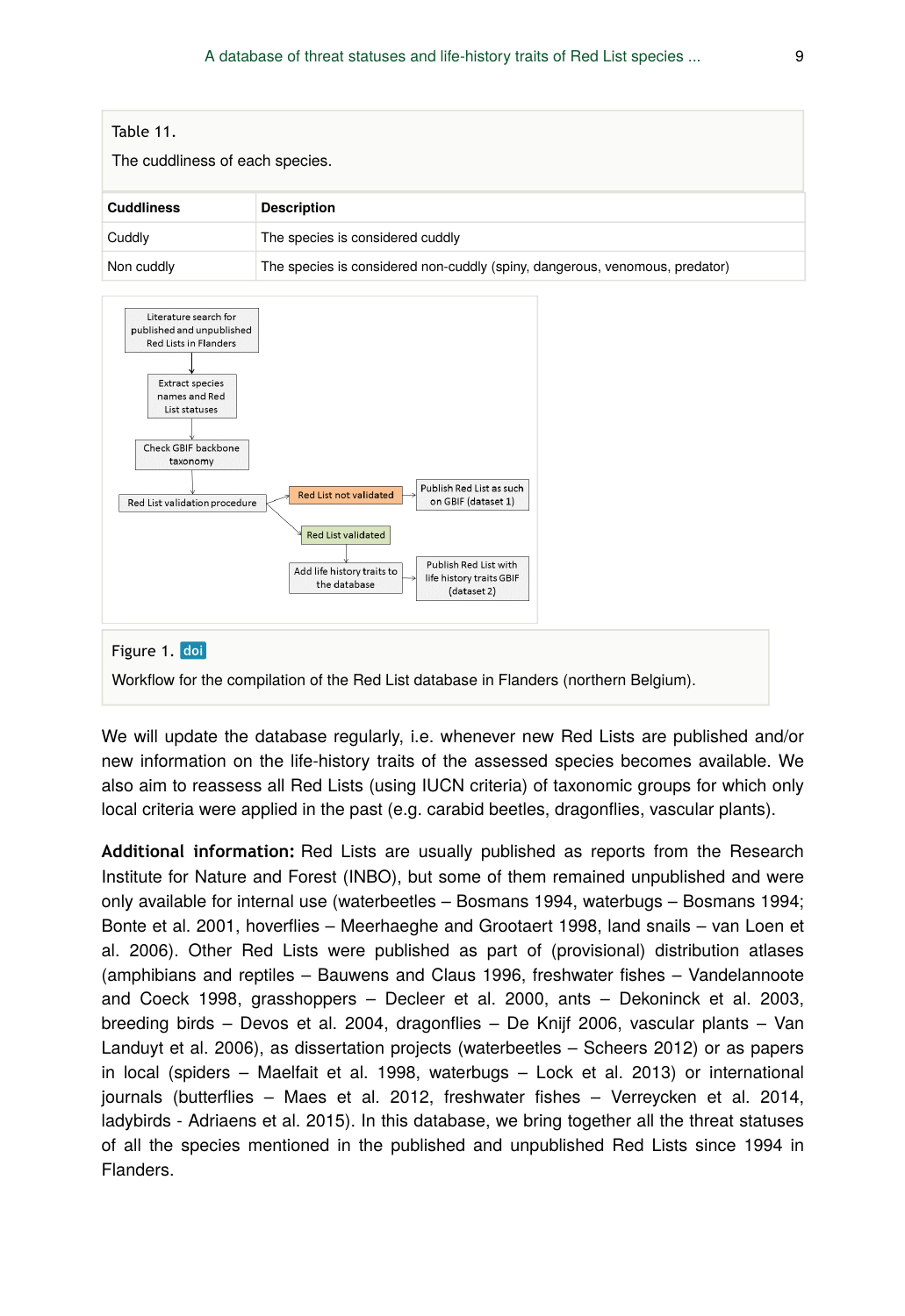Since 1994, 38 Red Lists have been compiled in Flanders. In total, this concerned 6,224 records of 5,039 unique species – in some cases listed in consecutive Red Lists pertaining to 24 taxonomic groups. Most of the older Red Lists (1994-1999) used expert judgement without quantitative analyses to classify species into Red List categories: mammals (Criel 1994), waterbugs (Bosmans 1994), waterbeetles (Bosmans 1994), spiders (Maelfait et al. 1998) and breeding birds (Devos and Anselin 1999). After the publication of local Red List criteria (Maes et al. 1995), Red Lists were compiled using a combination of rarity and decline (Maes and van Swaay 1997). Since 2011, however, IUCN criteria for regional use (IUCN 2003) were adopted in Flanders (Maes et al. 2011) and since then, all Red Lists were compiled using the IUCN criteria. The main difference between local and IUCN criteria is that IUCN criteria allow species to be classified based on declining trends (criterion A), rarity or small population sizes only (criterion B, C or D), while in the previously used local criteria, a species could only be classified as threatened when it had both a declining (distribution or population) trend and when the species had a limited distribution.

# **Geographic coverage**

**Description:** Flanders covers an area of 13,522 km² and is the northern administrative region of Belgium Fig. 2. The bounding box of Flanders is 50.67N to 51.51N latitude and 2.53E to 5.94E longitude. It represents 45% of Belgian territory and is largely covered by agricultural land and urban areas. Only 15% of Flemish territory is covered by (semi- )natural areas (e.g. woodlands, wetlands, heathlands, grasslands). With 481 inhabitants per km², Flanders is one of the most densely populated areas in Europe.



#### Figure 2. doi

The location of Flanders (in black) within Belgium (in grey) in NW Europe. The white area within Flanders is the Brussels-Capital Region.

**Coordinates:** 50.67 and 51.51 Latitude; 5.94 and 2.53 Longitude.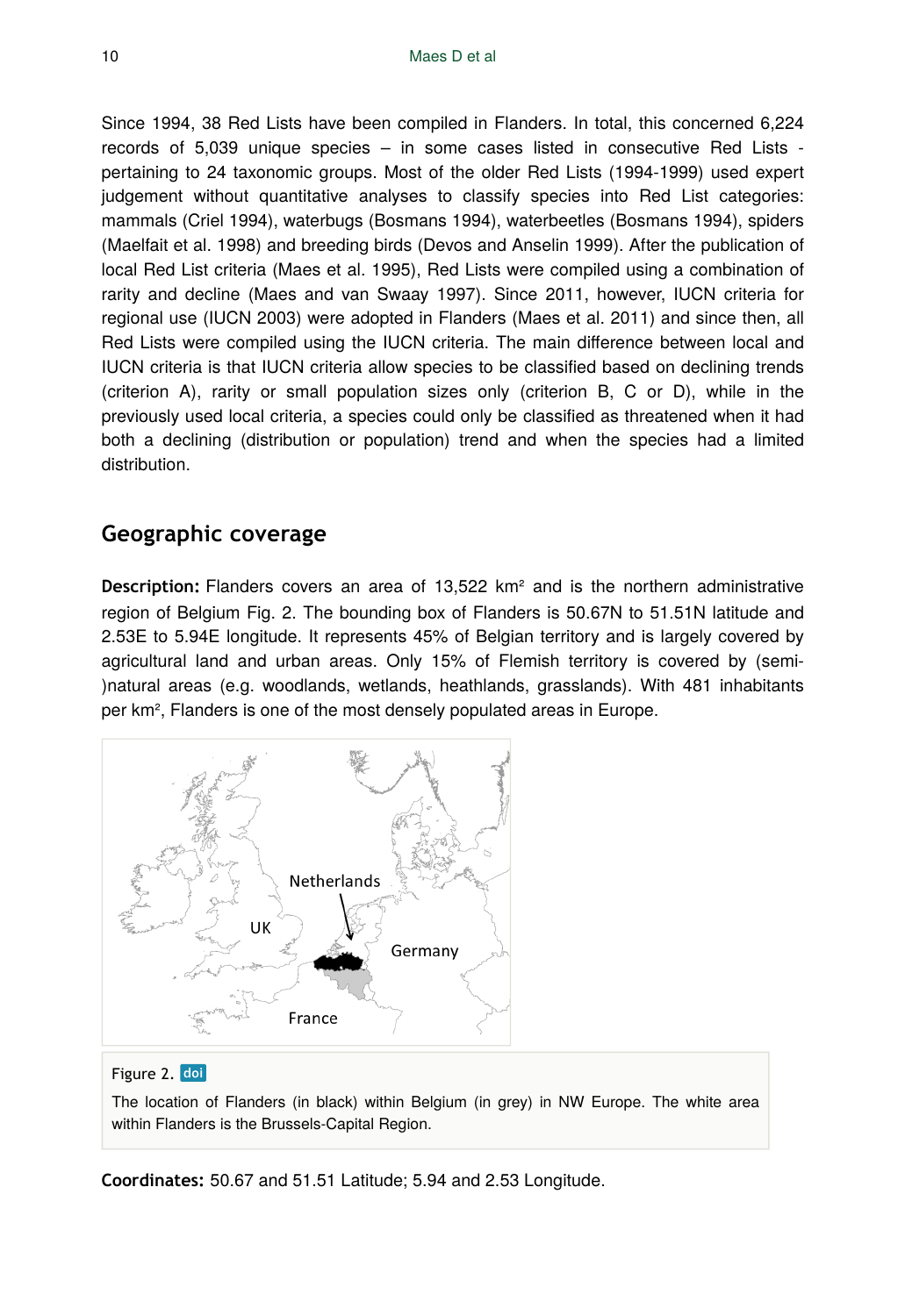#### **RLCAsPublished and RLC\_IUCN**

The Red List category as published (RLCAsPublished) in the original Red Lists, mostly in Dutch, are given in Table 3, as well as their translation into the Red List category (RLC\_IUCN) according to the IUCN Red List categories (IUCN 2003). Depending on the Red List categories used, the original Red List categories can be translated into different IUCN categories and vice versa.

#### **Criteria**

The criteria used to compile the Red Lists (Table 4).

#### **Kingdom**

The taxonomic kingdom to which a species belongs (Fungi, Invertebrates, Plants, Vertebrates – Table 5).

#### **Environment**

The environment in which the species occurs (Aquatic, Epiphytic, Marine, Semi-aquatic, Terrestrial – Table 6).

#### **Biotope**

The preferred biotope in which the species occurs in Flanders (northern Belgium) (Table 7). This is based on broad biotope classifications used in the land use map of Flanders (Gobin et al. 2009) and in Corine Land Cover (Version 18.5.1) or Natura2000 habitats (Council Directive 92/43/EEC). For species occurring in two different biotope types, both biotopes are given in the dataset.

#### **NutrientLevel**

The nutrient level of the biotope in which the species occurs (Eutrophic, Mesotrophic, Oligotrophic – Table 8).

#### **Lifespan**

The longevity of the species (Table 9). We arbitrarily choose 3 years to discriminate between longlived and shortlived species.

#### **Mobility**

The dispersal capacities of the species (Table 10) We arbitrarily choose 5 kilometres to discriminate between mobile and sedentary species.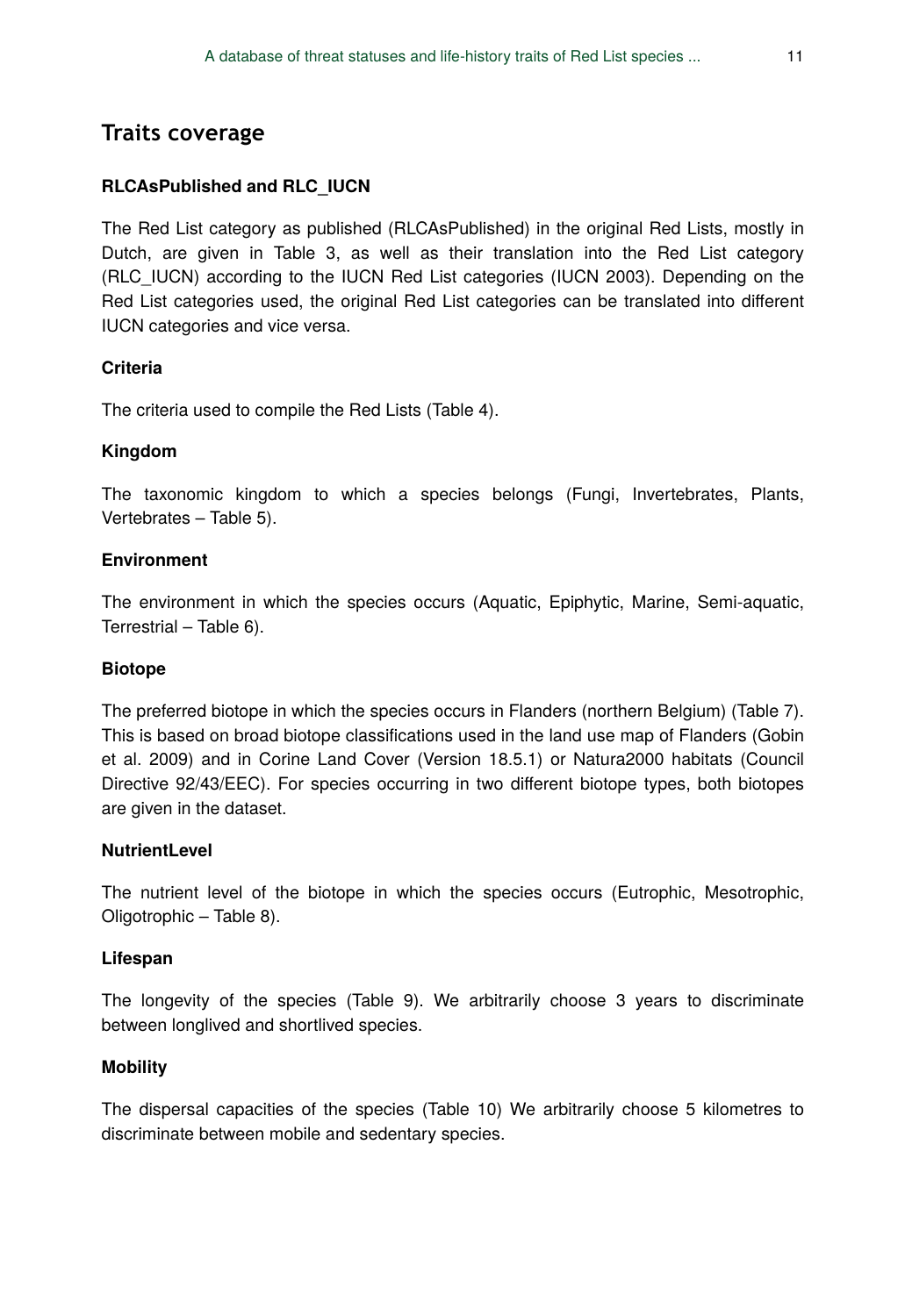#### **Cuddliness**

Whether the species is considered cuddly or not (Stokes 2007) (Table 11). This information is only given for animals (invertebrates and vertebrates).

# **Temporal coverage**

**Notes:** All Flemish Red Lists compiled between 1994 and 2018.

# **Usage rights**

**Use license:** Creative Commons Public Domain Waiver (CC-Zero)

## **Data resources**

**Data package title:** Validated & non-validated Red Lists of Flanders, Belgium

**Number of data sets:** 2

**Data set name:** Non-validated Red List of Flanders, Belgium

**Character set:** UTF-8

**Download URL:** <https://doi.org/10.15468/54nwog>

**Data format:** DwC-A

**Description:** The Non-validated Red Lists of Flanders, Belgium is a species checklist dataset published by the Research Institute for Nature and Forest (INBO). It includes 3,161 taxa from 19 Flemish Red Lists that are considered non-validated, i.e. which did not use quantitative criteria and a representative sample of occurrences across all ecological regions in Flanders (Maes et al. 2015) for Red List assessment. Here, this compilation is published as a standardised Darwin Core Archive and includes for each taxon: the scientific name, higher classification (provided by the GBIF Backbone Taxonomy, [https://doi.org/10.15468/39omei\)](https://doi.org/10.15468/39omei), stable taxon identifier and Dutch vernacular name (in the taxon core) and the Red List category in Flanders as published, its IUCN equivalent and year of assessment (respectively, in occurrenceRemarks, threatStatus and eventDate in the distribution extension). Issues with the dataset can be reported at: [https://github.com/inbo/rl-](https://github.com/inbo/rl-flanders-checklist)flanders-checklist.

| Column label           | <b>Column description</b>                 |
|------------------------|-------------------------------------------|
| Taxon core             | http://rs.tdwg.org/dwc/terms/Taxon        |
| Distribution extension | http://rs.gbif.org/terms/1.0/Distribution |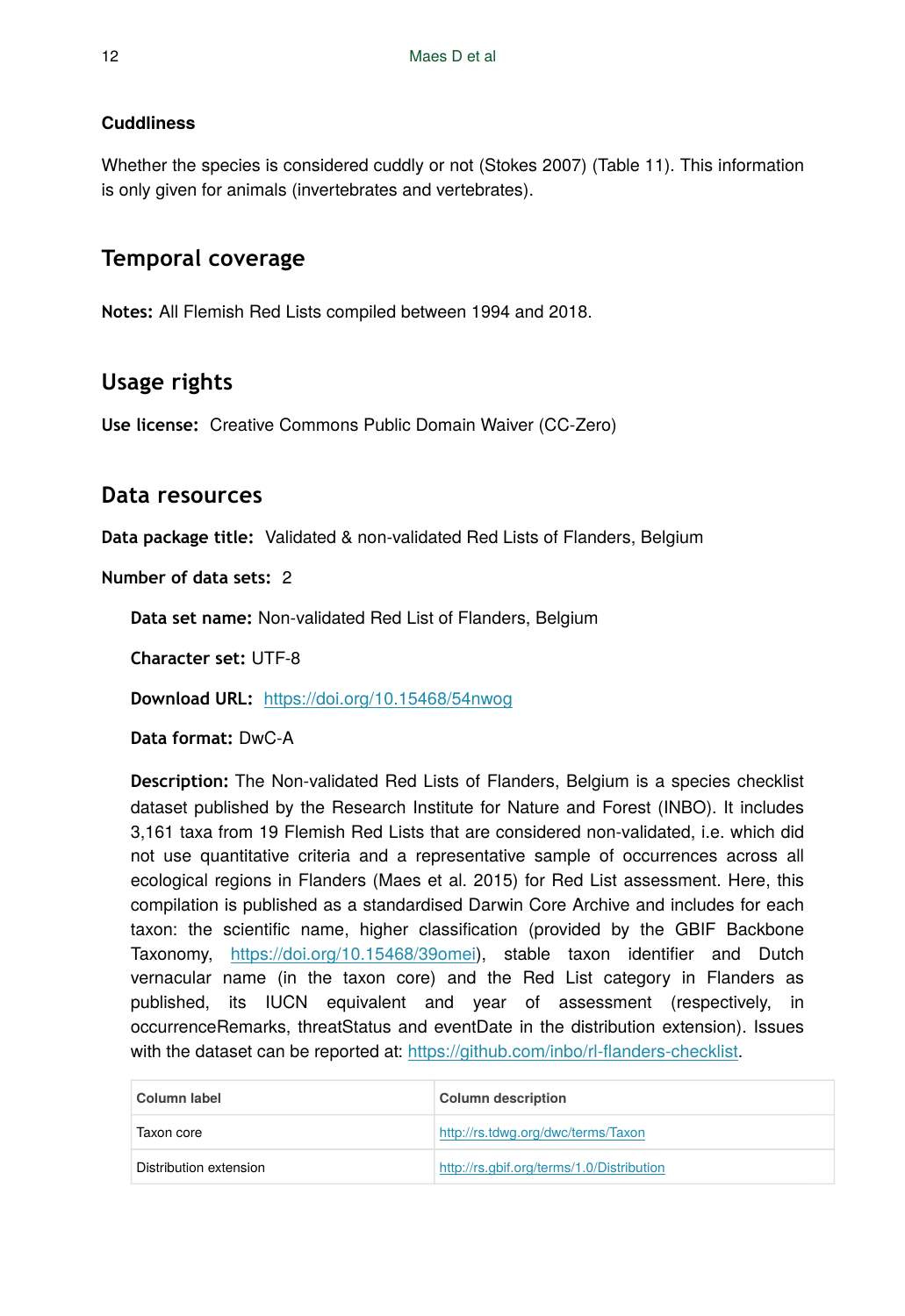**Data set name:** Validated Red Lists of Flanders, Belgium

**Character set:** UTF-8

**Download URL:** <https://doi.org/10.15468/8tk3tk>

**Data format:** DwC-A

**Description:** The Validated Red Lists of Flanders, Belgium is a species checklist dataset published by the Research Institute for Nature and Forest (INBO). It includes 3,063 taxa from 19 Flemish Red Lists that are considered validated, i.e. which used quantitative criteria and a representative sample of occurrences across all ecological regions in Flanders (Maes et al. 2015) for Red List assessment. Here, this compilation is published as a standardised Darwin Core Archive and includes for each taxon: the scientific name, higher classification (provided by the GBIF Backbone Taxonomy, [http](https://doi.org/10.15468/39omei) [s://doi.org/10.15468/39omei\)](https://doi.org/10.15468/39omei), stable taxon identifier and Dutch vernacular name (in the taxon core), the Red List category in Flanders as published, its IUCN equivalent and year of assessment (respectively, in occurrenceRemarks, threatStatus and eventDate in the distribution extension) and the life-history traits environment, biotope, cuddliness, lifespan, mobility, nutrient level and spine (in the description extension). Issues with the dataset can be reported at: [https://github.com/inbo/rl-](https://github.com/inbo/rl-flanders-checklist)flanders-checklist.

| Column label           | <b>Column description</b>                             |
|------------------------|-------------------------------------------------------|
| Taxon core             | http://rs.tdwg.org/dwc/terms/Taxon                    |
| Distribution extension | http://rs.gbif.org/terms/1.0/Distribution             |
| Description extension  | http://rs.gbif.org/extension/gbif/1.0/description.xml |

# **Acknowledgements**

We thank all volunteers for collecting distribution data with which the different Red Lists were compiled. Marc Pollet is kindly thanked for very helpful and constructive comments on an earlier version of the manuscript. We also thank Svenja Halfter, Tamires Zepon and Paulo Borges for their constructive comments on the manuscript.

# **Author contributions**

DM compiled the database and FT thoroughly checked all entries in the database, DB, FP and SVH checked the species names against the GBIF Backbone Taxonomy and DB and PD standardised and published the data as a Darwin Core Archive. TA (dragonflies, grasshoppers, ladybirds), WD (carabid beetles), KD (breeding birds), KL (grasshoppers, waterbeetles, waterbugs), DM (butterflies), TO (mammals - bats), JP (molluscs), JS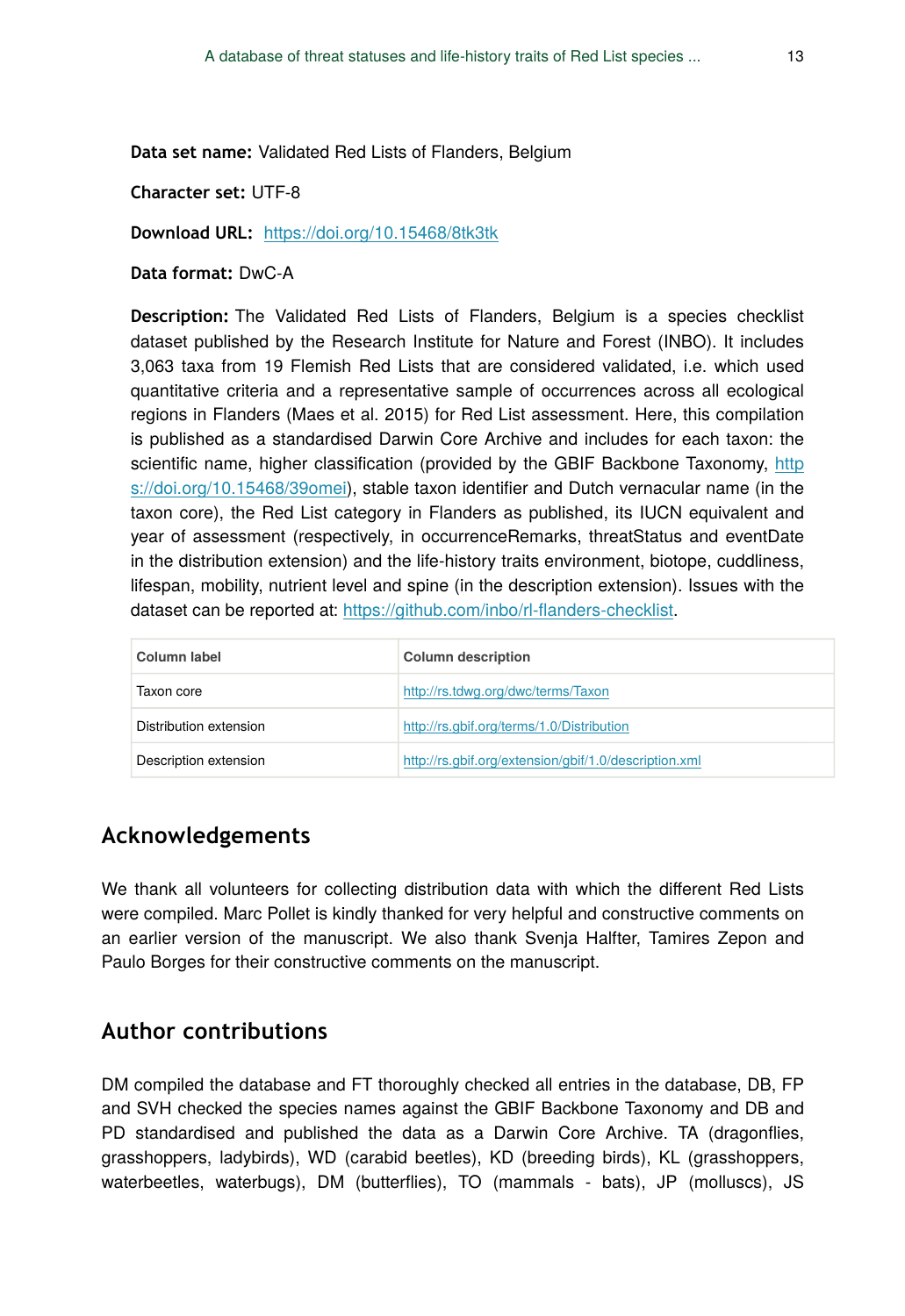(amphibians and reptiles), AT (saproxylic beetles), KVDB (mammals), WVL (hornworts, liverworts, mosses, vascular plants) and HV (freshwater fishes) provided the life-history traits for the different taxonomic groups. All authors assisted in the writing of the manuscript.

# **References**

- Adriaens T, Maes D (2004) Voorlopige verspreidingsatlas van lieveheersbeestjes in Vlaanderen, resultaten van het lieveheersbeestjesproject van de jeugdbonden. Bertram 2 (1bis): 1‑72.
- Adriaens T, San Martin y Gomez G, Maes D (2008) Invasion history, habitat preferences and phenology of the invasive ladybird *Harmonia axyridis* in Belgium. BioControl 53 (1): 69‑88.<https://doi.org/10.1007/s10526-007-9137-6>
- Adriaens T, San Martin y Gomez G, Bogaert J, Crevecoeur L, Beuckx JP, Maes D (2015) Testing the applicability of regional IUCN Red List criteria on ladybirds (Coleoptera, Coccinellidae) in Flanders (north Belgium): opportunities for conservation. Insect Conservation and Diversity 8 (5): 404‑417. <https://doi.org/10.1111/icad.12124>
- Aukema B, Cuppen JGM, Nieser N, Tempelman D (2002) Verspreidingsatlas Nederlandse wantsen (Hemiptera: Heteroptera). Deel I: Dipsocoromorpha, Nepomorpha, Gerromorpha & Leptopodomorpha . EIS Nederland, Leiden.
- Baugnée JY, Branquart E, Maes D, Segers S (2011) Velddeterminatietabel voor de lieveheersbeestjes van België en Nederland (Chilocorinae, Coccinellinae, Epilachninae & Coccidulinae): herziene druk met larventabel. Jeugdbond voor Natuur en Milieu, Jeunes & Nature asbl i.s.m. het Instituut voor Natuur- en Bosonderzoek, Gent/Wavre/ Brussel.
- Bauwens D, Claus K (1996) Verspreiding van amfibieën en reptielen in Vlaanderen. De Wielewaal, Turnhout.
- Biesbrouck B, Es K, Van Landuyt W, Vanhecke L, Hermy M, Van den Bremt P (2001) Een ecologisch register voor hogere planten als instrument voor het natuurbehoud in Vlaanderen. Flo.Wer vzw, Instituut voor Natuurbehoud, Nationale Plantentuin van België, KULeuven, Brussel. [ISBN 90-403-1138-7]
- Bonte D, Vandomme V, Muylaert J, Bosmans R (2001) Een gedocumenteerde Rode Lijst van de water- en oppervlaktewantsen van Vlaanderen [unpublished report]. Universiteit Gent, Gent.
- Bosmans R (1994) Een gedocumenteerde Rode lijst van de waterkevers en waterwantsen van Vlaanderen, met inbegrip van enkele case studies [unpublished report]. Laboratorium voor Dierenecologie, Biogeografie en Natuurbehoud, Gent.
- Brooke MD, Butchart SHM, Garnett ST, Crowley GM, Mantilla-Beniers NB, Stattersfield A (2008) Rates of movement of threatened bird species between IUCN red list Categories and toward extinction. Conservation Biology 22 (2): 417-427. [https://](https://doi.org/10.1111/j.1523-1739.2008.00905.x) [doi.org/10.1111/j.1523-1739.2008.00905.x](https://doi.org/10.1111/j.1523-1739.2008.00905.x)
- Brooks TM, Akcakaya HR, Burgess ND, Butchart SHM, Hilton-Taylor C, Hoffmann M, Juffe-Bignoli D, Kingston N, MacSharry B, Parr M, Perianin L, Regan EC, Rodrigues ASL, Rondinini C, Shennan-Farpon Y, Young BE (2016) Analysing biodiversity and conservation knowledge products to support regional environmental assessments. Scientific Data 3 <https://doi.org/10.1038/sdata.2016.7>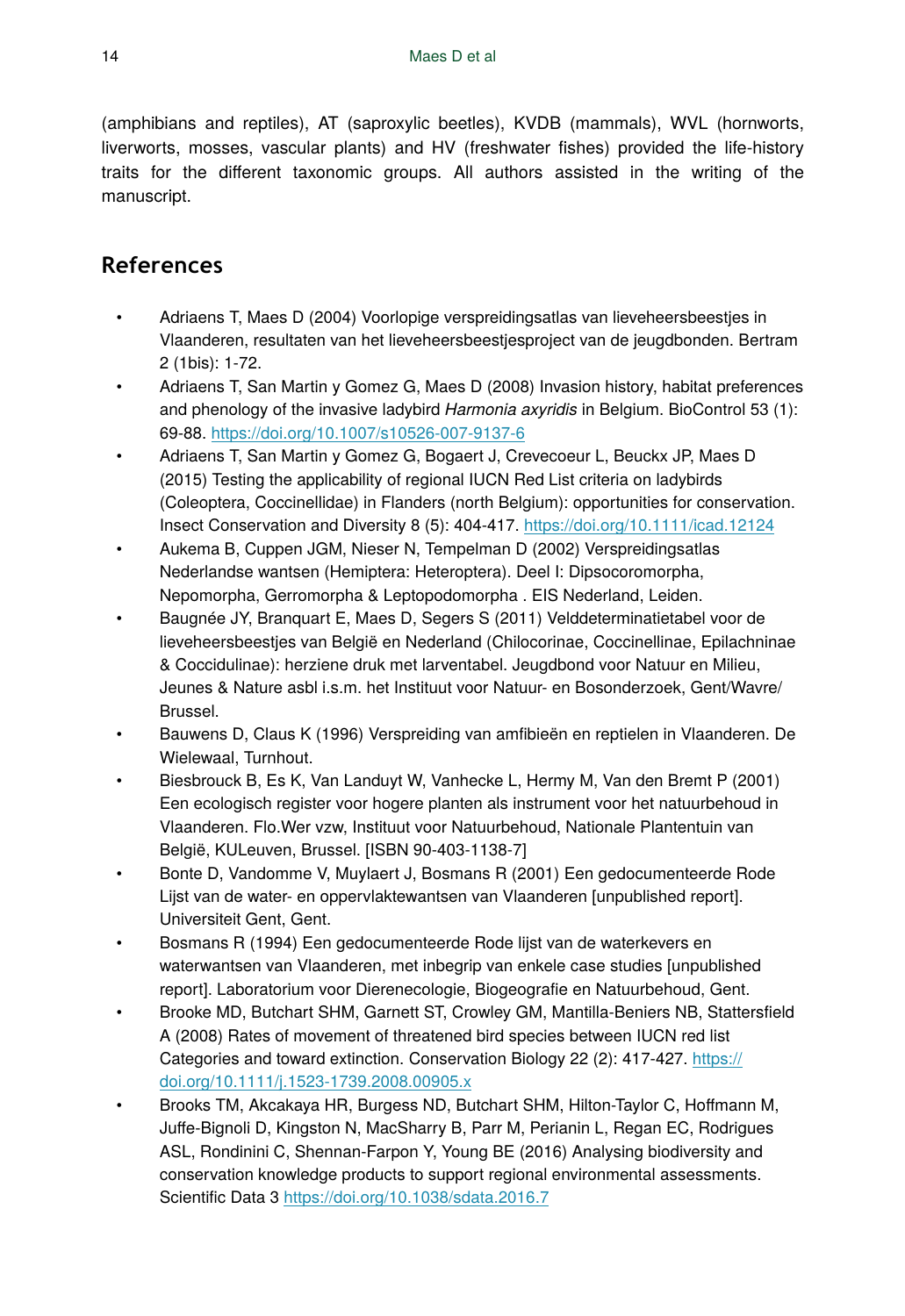- Criel D (1994) Rode lijst van de zoogdieren in Vlaanderen. AMINAL, Brussel. [ISBN D/1994/3241/129]
- Cuppen J, Kalkman VJ, Tacoma-Krist G (2017) Verspreiding, biotoop en fenologie van de Nederlandse lieveheersbeestjes (Coleoptera: Coccinellidae). Entomologische Berichten 77 (3): 147‑188.
- Decleer K, Devriese H, Hofmans K, Lock K, Barenburg B, Maes D (2000) Voorlopige atlas en ''rode lijst'' van de sprinkhanen en krekels van België (Insecta, Orthoptera). IN.2000/10. SALTABEL i.s.m. IN en KBIN, Brussel. [ISBN 90-403-0119-0]
- De Knijf G, Anselin A (1996) Een gedocumenteerde Rode lijst van de libellen van Vlaanderen. 4. Instituut voor Natuurbehoud, Brussel.
- De Knijf G (2006) De Rode Lijst van de libellen in Vlaanderen. In: De Knijf G, Anselin A, Goffart P, Tailly M (Eds) De libellen (Odonata) van België: verspreiding - evolutie habitats. Libellenwerkgroep Gomphus ism Instituut voor Natuur- en Bosonderzoek, Brussel, 16 pp.
- Dekoninck W, Vankerkhoven F, Maelfait JP (2003) Verspreidingsatlas en voorlopige Rode Lijst van de mieren van Vlaanderen. IN.R.2003.7. Instituut voor Natuurbehoud, Brussel.
- Desender K, Maes D, Maelfait JP, Van Kerckvoorde M (1995) Een gedocumenteerde Rode Lijst van de zandloopkevers en loopkevers van Vlaanderen. 1. Instituut voor Natuurbehoud, Brussel.
- Desender K, Dekoninck W, Maes D (2008a) An updated Red List of the ground and tiger beetles (Coleoptera, Carabidae) in Flanders (Belgium). Bulletin van het Koninklijk Belgisch Instituut voor Natuurwetenschappen, Entomologie 78: 113‑131.
- Desender K, Dekoninck W, Maes D, Crevecoeur L, Dufrêne M, Jacobs M, Lambrechts J, Pollet M, Stassen E, Thys N (2008b) Een nieuwe verspreidingsatlas van de loopkevers en zandloopkevers (Carabidae) in België. INBO.R.2008.13. Instituut voor Natuur- en Bosonderzoek & Koninklijk Belgisch Instituut voor Natuurwetenschappen, Brussel.
- Devos K, Anselin A (1999) Broedvogels. In: Kuijken E (Ed.) Natuurrapport. Toestand van de natuur in Vlaanderen: cijfers voor het beleid. Instituut voor Natuurbehoud, Brussel, 3 pp.
- Devos K, Anselin A, Vermeersch G (2004) Een nieuwe Rode Lijst van de broedvogels in Vlaanderen (versie 2004). In: Vermeersch G, Anselin A, Devos K, Herremans M, Stevens J, Gabriëls J, Van Der Krieken B (Eds) Atlas van de Vlaamse broedvogels 2000-2002. Instituut voor Natuurbehoud, Brussel, 15 pp.
- Devos K, Anselin A, Driessens G, Herremans M, Onkelinx T, Spanoghe G, Stienen EWM, T'Jollyn F, Vermeersch G, Maes D (2016) De IUCN Rode-Lijst van de broedvogels in Vlaanderen (2016). Natuur.oriolus 82 (4): 109-122. URL: [https://](https://www.natuurpunt.be/sites/default/files/documents/publication/natuur.oriolus_2016-4_de_iucn_rode_lijst_van_de_broedvogels_in_vlaanderen.pdf) [www.natuurpunt.be/sites/default/](https://www.natuurpunt.be/sites/default/files/documents/publication/natuur.oriolus_2016-4_de_iucn_rode_lijst_van_de_broedvogels_in_vlaanderen.pdf)files/documents/publication/ natuur.oriolus 2016-4 de iucn rode lijst van de broedvogels in vlaanderen.pdf
- Ellenberg H, Weber HE, Dll R, Wirth V, Werner W, Paulissen D (1992) Zeigerwerte van Pflanzen in Mitteleuropa. Erich Goltze Verlag, Gttingen.
- Fitzpatrick U, Murray TE, Paxton RJ, Brown MJF (2007) Building on IUCN regional red lists to produce lists of species of conservation priority: a model with Irish bees. Conservation Biology 21 (5): 1324‑1332. [https://doi.org/10.1111/](https://doi.org/10.1111/j.1523-1739.2007.00782.x) [j.1523-1739.2007.00782.x](https://doi.org/10.1111/j.1523-1739.2007.00782.x)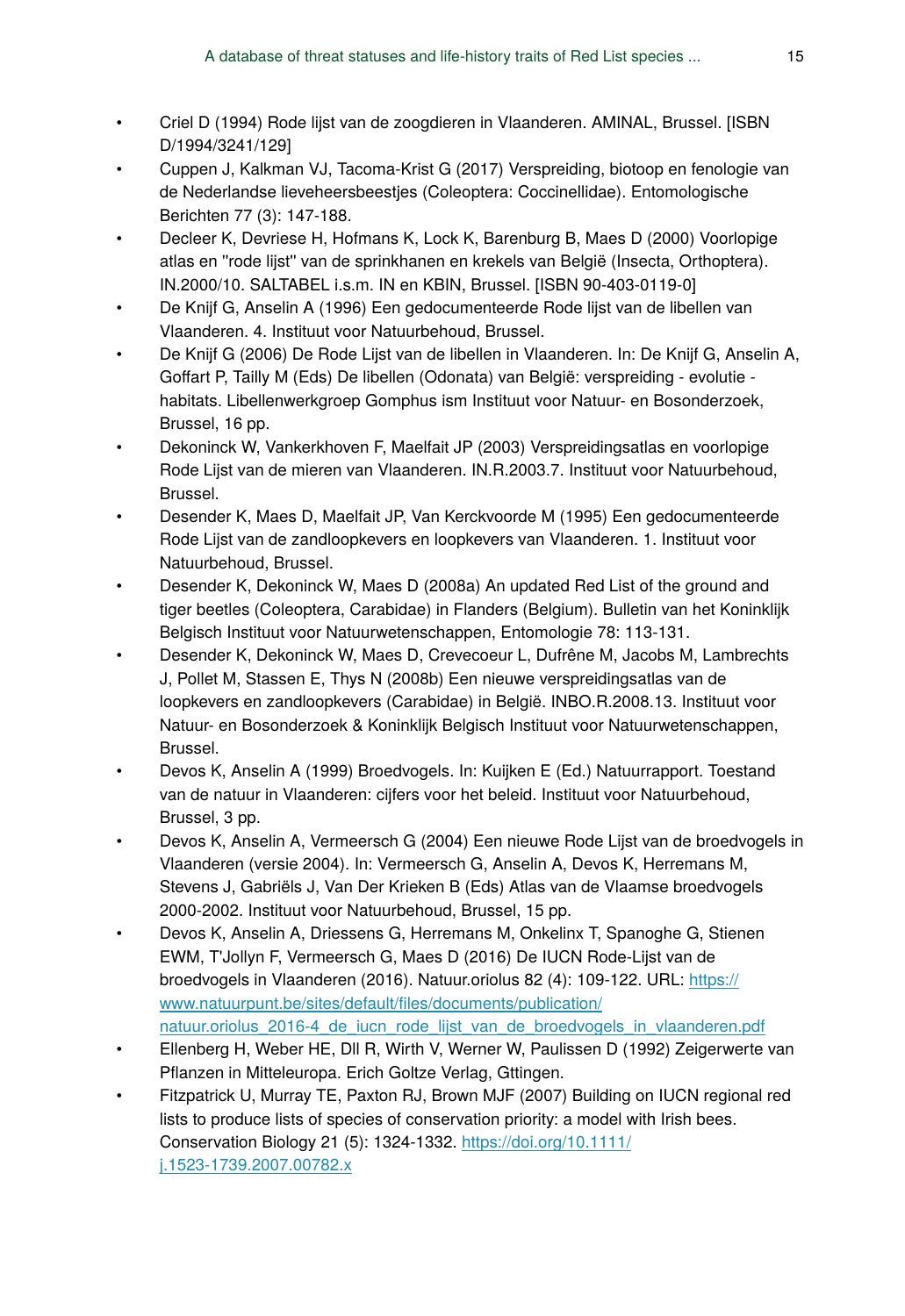- Flemish Government (2009) Soortenbesluit. [https://codex.vlaanderen.be/Portals/Codex/](https://codex.vlaanderen.be/Portals/Codex/documenten/1018227.html) [documenten/1018227.html.](https://codex.vlaanderen.be/Portals/Codex/documenten/1018227.html) Accessed on: 2019-1-18.
- GBIF secretariat (2019) GBIF Taxonomic Backbone. [https://doi.org/10.15468/39omei.](https://doi.org/10.15468/39omei) Accessed on: 2019-2-22.
- Gobin A, Uljee I, Van Esch L, Engelen G, de Kok J, van der Kwast H, Hens M, Van Daele T, Peymen J, Van Reeth W, Overloop S, Maes F (2009) Landgebruik in Vlaanderen. 2009 (20). Instituut voor Natuur- en Bosonderzoek, Brussel.
- Grootaert P, Pollet M, Maes D (2001) A Red Data Book of Empidid Flies of Flanders (northern Belgium) (Diptera, Empididae s.l.): constraints and possible use in nature conservation. Journal of Insect Conservation 5 (2): 117‑129. [https://doi.org/10.1023/](https://doi.org/10.1023/A:1011315313330) [A:1011315313330](https://doi.org/10.1023/A:1011315313330)
- Hill MO, Preston CD, Roy DB (2004) PLANTATT. Attributes of British and Irish Plants: Status, Size, Life History, Geography and Habitats. Biological Record Centre. NERC Centre for Ecology and Hydrology, Huntingdon, Cambridgeshire.
- Hill MO, Preston CD, Bosanquet SDS, Roy DB (2007) BRYOATT: attributes of British and Irish mosses, liverworts and hornworts. Centre For Ecology And Hydrology, Monks Wood.
- Homburg K, Homburg N, Schäfer F, Schuldt A, Assmann T (2014) Carabids.org a dynamic online database of ground beetle species traits (Coleoptera, Carabidae). Insect Conservation and Diversity 7 (3): 195‑205.<https://doi.org/10.1111/icad.12045>
- International ,B (2004) Birds in Europe: population estimates, trends and conservation status. 12. BirdLife International, Cambridge, UK.
- IUCN (2003) Guidelines for Application of IUCN Red List Criteria at Regional Levels: Version 3.0. IUCN Species Survival Commission, IUCN, Gland, Switzerland and Cambridge, UK. [ISBN 2-8317-0738-2]
- IUCN/SSC (2013) Guidelines for Reintroductions and Other Conservation Translocations. Version 1.0. IUCN Species Survival Commission, Gland, Switzerland. URL: http://intranet.iucn.org/webfi[les/doc/SSC/RedList/RedListGuidelines.pdf](http://intranet.iucn.org/webfiles/doc/SSC/RedList/RedListGuidelines.pdf)
- Jeppsson T, Forslund P (2014) Species' traits explain differences in Red list status and long-term population trends in longhorn beetles. Animal Conservation 17 (4): 332‑341. <https://doi.org/10.1111/acv.12099>
- Jooris R, Engelen P, Speybroeck J, Lewylle I, Louette G, Bauwens D, Maes D (2012) De IUCN Rode Lijst van de amfibieën en reptielen in Vlaanderen. INBO.R.2012.22. Instituut voor Natuur- en Bosonderzoek, Brussel.
- Jooris R, Engelen P, Speybroeck J, Lewylle I, Louette G, Bauwens D, Maes D (2013) De amfibieën en reptielen van Vlaanderen. Recente verspreiding en toelichting bij de nieuwe Rode Lijst. 2013/6. Natuurpunt Studie, Mechelen. [ISBN 978-90-5718-320-1]
- Kleukers R, van Nieukerken E, Odé B, Willemse L, van Wingerden WKRE (1997) De Sprinkhanen en Krekels van Nederland (Orthoptera). 1. Nationaal Natuurhistorisch Museum, KNNV Uitgeverij & EIS-Nederland, Leiden.
- Kottelat M, Freyhof J (2007) Handbook of European freshwater fishes. Publications Kottelat, Cornol, Switzerland, IISBN 978-2-8399-0298-41
- Lamoreux J, Akçakaya HR, Bennun L, Collar NJ, Boitani L, Brackett D, Brautigam A, Brooks TM, de Fonseca GAB, Mittermeier RA, Rylands AB, Gärdenfors U, Hilton-Taylor C, Mace G, Stein BA, Stuart S (2003) Value of the IUCN Red List. Trends in Ecology & Evolution 18 (5): 214‑215. [https://doi.org/10.1016/S0169-5347\(03\)00090-9](https://doi.org/10.1016/S0169-5347(03)00090-9)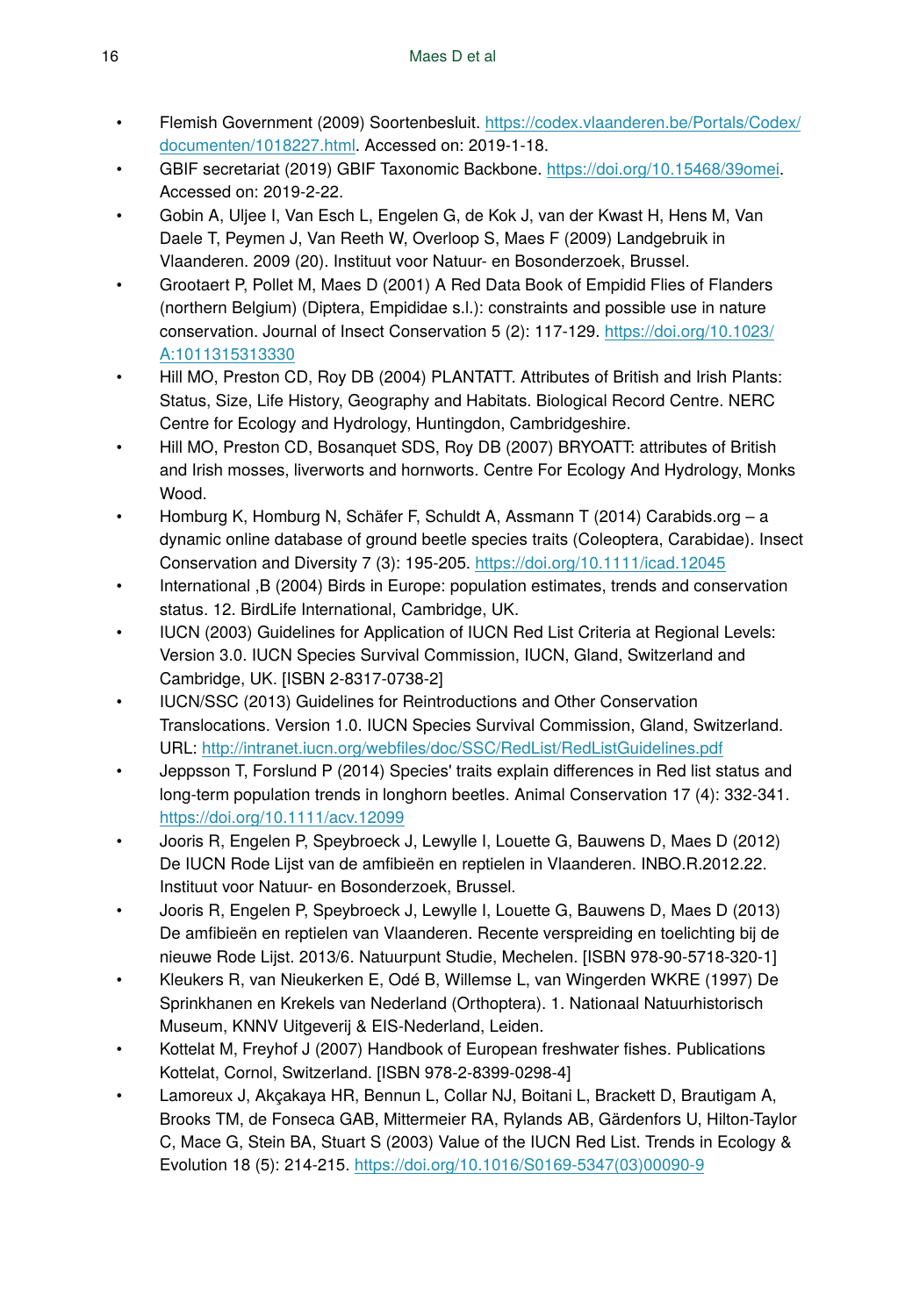- Laycock HF, Moran D, Smart JCR, Raffaelli DG, White PCL (2011) Evaluating the effectiveness and efficiency of biodiversity conservation spending. Ecological Economics 70 (10): 1789‑1796.<https://doi.org/10.1016/j.ecolecon.2011.05.002>
- Lock K, Adriaens T, Devriese H, San Martin y Gomez G, Decleer K (2011) Updated red lists of grasshoppers and crickets (Orthoptera) in Flanders, Brussels and Wallonia. Bulletin de la Société royale belge d'Entomologie 147: 211‑225.
- Lock K, Stoffelen E, Vercauteren T, Bosmans R, Adriaens T (2013) Updated Red List of the water bugs of Flanders (Belgium) (Hemiptera: Gerromorpha & Nepomorpha). Bulletin de la Société royale belge d'Entomologie/Bulletin van de Koninklijke Belgische Vereniging voor Entomologie 149: 57‑63.
- Mace GM, Collar NJ, Gaston KJ, Hilton-Taylor C, Akçakaya HR, Leader-Williams N, Milner-Gulland EJ, Stuart SN (2008) Quantification of extinction risk: IUCN's system for classifying threatened species. Conservation Biology 22 (6): 1424‑1442. [https://](https://doi.org/10.1111/j.1523-1739.2008.01044.x) [doi.org/10.1111/j.1523-1739.2008.01044.x](https://doi.org/10.1111/j.1523-1739.2008.01044.x)
- Maelfait JP, Baert L, Janssen M, Alderweireldt M (1998) A Red list for the spiders of Flanders. Bulletin van het Koninklijk Belgisch Instituut voor Natuurwetenschappen, Entomologie 68: 131‑142.
- Maes D, Maelfait JP, Kuijken E (1995) Rode lijsten: een onmisbaar instrument in het moderne Vlaamse natuurbehoud. Wielewaal 61 (5): 149‑156.
- Maes D, van Swaay CAM (1997) A new methodology for compiling national Red Lists applied on butterflies (Lepidoptera, Rhopalocera) in Flanders (N-Belgium) and in The Netherlands. Journal of Insect Conservation 1 (2): 113‑124. [https://doi.org/10.1023/](https://doi.org/10.1023/A:1018491228082) [A:1018491228082](https://doi.org/10.1023/A:1018491228082)
- Maes D, Van Dyck H (2001) Butterfly diversity loss in Flanders (north Belgium): Europe's worst case scenario? Biological Conservation 99 (3): 263‑276. [https://](https://doi.org/10.1016/S0006-3207(00)00182-8) [doi.org/10.1016/S0006-3207\(00\)00182-8](https://doi.org/10.1016/S0006-3207(00)00182-8)
- Maes D, Decleer K, De Bruyn L, Hoffmann M (2011) Nieuwe Rode-Lijstcategorieën en criteria voor Vlaanderen. Een aanpassing aan de internationale IUCN standaarden. Natuur.focus 10 (2): 54‑61.
- Maes D, Vanreusel W, Jacobs I, Berwaerts K, Van Dyck H (2012) Applying IUCN Red List criteria at a small regional level: A test case with butterflies in Flanders (north Belgium). Biological Conservation 145 (1): 258‑266. [https://doi.org/10.1016/](https://doi.org/10.1016/j.biocon.2011.11.021) [j.biocon.2011.11.021](https://doi.org/10.1016/j.biocon.2011.11.021)
- Maes D, Vanreusel W, Van Dyck H (2013) Dagvlinders in Vlaanderen: nieuwe kennis voor betere actie. Uitgeverij Lannoo nv, Tielt. [ISBN 978 94 014 0790 8]
- Maes D, Baert K, Boers K, Casaer J, Crevecoeur L, Criel D, Dekeukeleire D, Gouwy J, Gyselings R, Haelters J, Herman D, Herremans M, Lefebvre J, Lefevre A, Onkelinx T, Stuyck J, Thomaes A, Van Den Berge K, Vandendriessche B, Verbeylen G, Vercayie D (2014) De IUCN Rode Lijst van de zoogdieren in Vlaanderen. INBO.R.2014.1828211. Instituut voor Natuur- en Bosonderzoek, Brussel.
- Maes D, Isaac NB, Harrower C, Collen B, van Strien A, Roy DB (2015) The use of opportunistic data for IUCN Red List assessments. Biological Journal of the Linnean Society 115 (3): 690-706. <https://doi.org/10.1111/bij.12530>
- Maes D, Adriaens T, Decleer K, Foquet B, Foquet R, Lambrechts J, Lock K, Piesschaert F (2017) IUCN Rode Lijst van de sprinkhanen en krekels in Vlaanderen. 2017 (29). Instituut voor Natuur- en Bosonderzoek, Brussel[. https://doi.org/10.21436/](https://doi.org/10.21436/inbor.12800242) [inbor.12800242](https://doi.org/10.21436/inbor.12800242)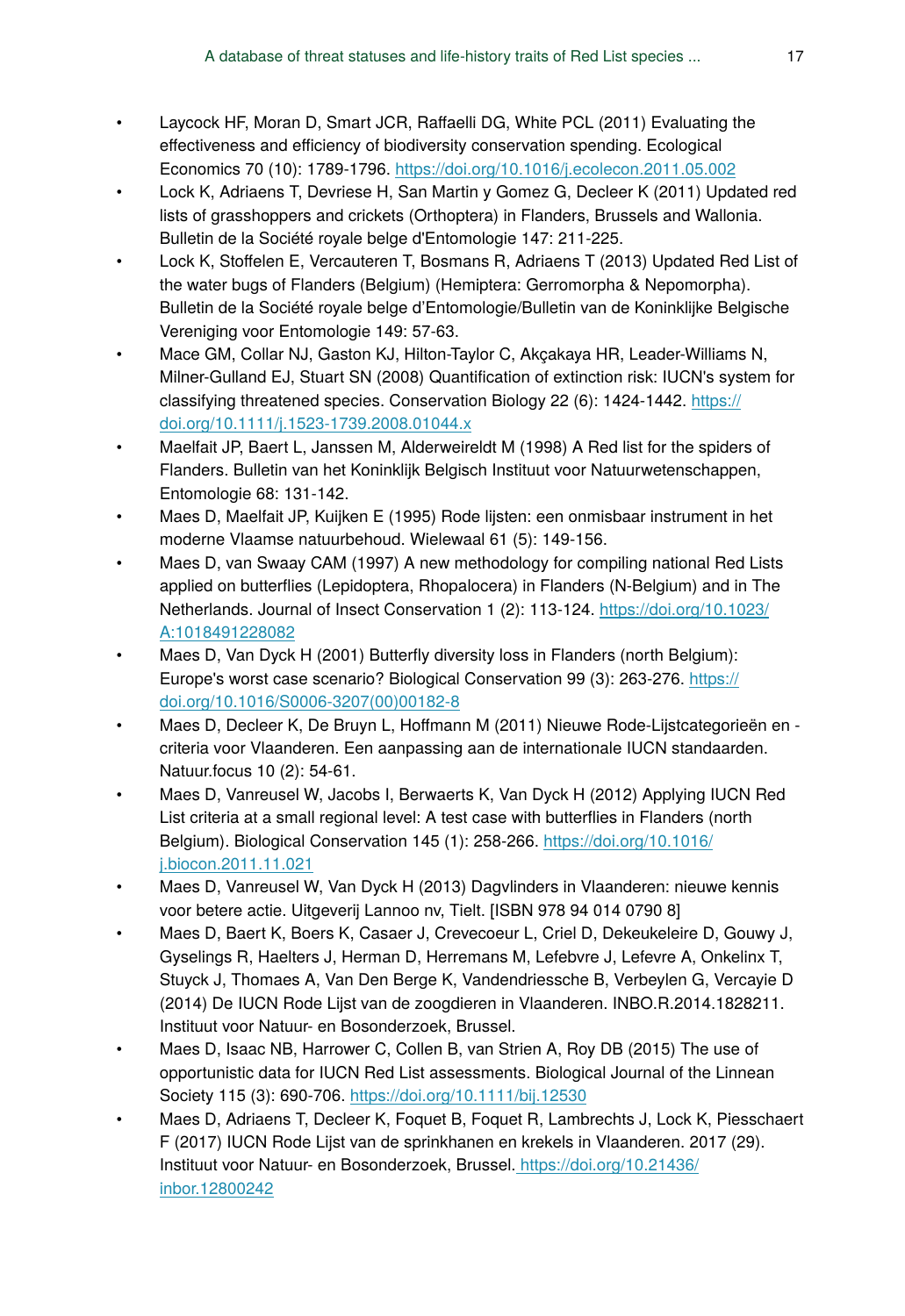- Maes D, Verovnik R, Wiemers M, Brosens D, Beshkov S, Bonelli S, Buszko J, Cantú Salazar L, Cassar LF, Collins S, Dincă V, Djuric M, Dusej G, Elven H, Franeta F, Garcia Pereira P, Geryak Y, Goffart P, Gór A, Hiermann U, Höttinger H, Huemer P, Jakšić P, John E, Kalivoda H, Kati V, Komac B, Kőrösi A, Kulak AV, Kuussaari M, L'Hoste L, Lelo S, Mestdagh X, Micevski N, Mihut S, Monasterio León Y, Munguira ML, Murray T, Nielsen PS, Ólafsson E, Õunap E, Pamperis L, Pavlíčko A, Pettersson LB, Popov S, Popović M, Ryrholm N, Šašić M, Pöyry J, Savenkov N, Settele J, Sielezniew M, Sinev S, Stefanescu C, Švitra G, Tammaru T, Tiitsaar A, Tzirkalli E, Tzortzakaki O, van Swaay CAM, Viborg AL, Wynhoff I, Zografou K, Warren MS (2019) Integrating national Red Lists for prioritising conservation actions for European butterflies. Journal of Insect Conservation in press (Special Issue Butterfly Conservation 2018). [https://](https://doi.org/10.1007/s10841-019-00127-z) [doi.org/10.1007/s10841-019-00127-z](https://doi.org/10.1007/s10841-019-00127-z)
- McCarthy MA, Thompson CJ, Garnett ST (2008) Optimal investment in conservation of species. Journal of Applied Ecology 45 (5): 1428-1435. [https://doi.org/10.1111/](https://doi.org/10.1111/j.1365-2664.2008.01521.x) [j.1365-2664.2008.01521.x](https://doi.org/10.1111/j.1365-2664.2008.01521.x)
- Meerhaeghe A, Grootaert P (1998) Een gedocumenteerde Rode lijst van de zweefvliegen in Vlaanderen [unpublished report]. Instituut voor Natuurbehoud, Brussel.
- Pollet M (2000) Een gedocumenteerde Rode lijst van de slankpootvliegen (Dolichopodidae) van Vlaanderen. 8. Instituut voor Natuurbehoud, Brussel.
- Rodrigues ASL, Pilgrim JD, Lamoreux JF, Hoffmann M, Brooks TM (2006) The value of the IUCN Red List for conservation. Trends in Ecology & Evolution 21 (2): 71-76. [https://](https://doi.org/10.1016/j.tree.2005.10.010) [doi.org/10.1016/j.tree.2005.10.010](https://doi.org/10.1016/j.tree.2005.10.010)
- Roy HE, Brown PMJ, Frost R, Poland R (2011) Ladybirds (Coccinellidae) of Britain and Ireland. Biological Record Centre, Wallingford, UK.
- Scheers K (2012) Rode lijst en verspreidingsonderzoek van de waterroofkevers (Coleoptera: Dytiscidae) van Vlaanderen. Hogeschool Van Hall Larenstein, Velp.
- Siebel H, During H (2006) Beknopte Mosflora van Nederland en België. KNNV Uitgeverij, Zeist.
- Siebel HN (2005) Indicatie waarden van mossen. BLWG
- Stieperaere H, Fransen K (1982) Standaardlijst van de Belgische vaatplanten, met aanduiding van hun zeldzaamheid en socio-oecologische groep. Dumortiera 22: 1‑14.
- Stoffelen E, Henderickx H, Vercauteren T, Lock K, Bosmans R (2013) De water- en oppervlaktewantsen van België (Hemiptera, Heteroptera: Nepomorpha & Gerromorpha). Determinatiesleutels, beschrijvingen en foto's van de volwassen wateren oppervlaktewantsen. Koninklijk Belgisch Instituut voor Natuurwetenschappen, Brussels.
- Stokes DL (2007) Things we like: human preferences among similar organisms and implication for conservation. Human Ecology 35 (3): 361‑369. [https://doi.org/10.1007/](https://doi.org/10.1007/s10745-006-9056-7) [s10745-006-9056-7](https://doi.org/10.1007/s10745-006-9056-7)
- Thomaes A, Drumont A, Crevecoeur L, Maes D (2015) Rode lijst van de saproxyle bladsprietkevers (Lucanidae, Cetoniidae en Dynastidae) in Vlaanderen. INBO.R.2015.7843021. Instituut voor Natuur- en Bosonderzoek, Brussel.
- Trochet A, Moulherat S, Calvez O, Stevens V, Clobert J, Schmeller D (2014) A database of life-history traits of European amphibians. Biodiversity Data Journal 2 [https://](https://doi.org/10.3897/BDJ.2.e4123) [doi.org/10.3897/BDJ.2.e4123](https://doi.org/10.3897/BDJ.2.e4123)